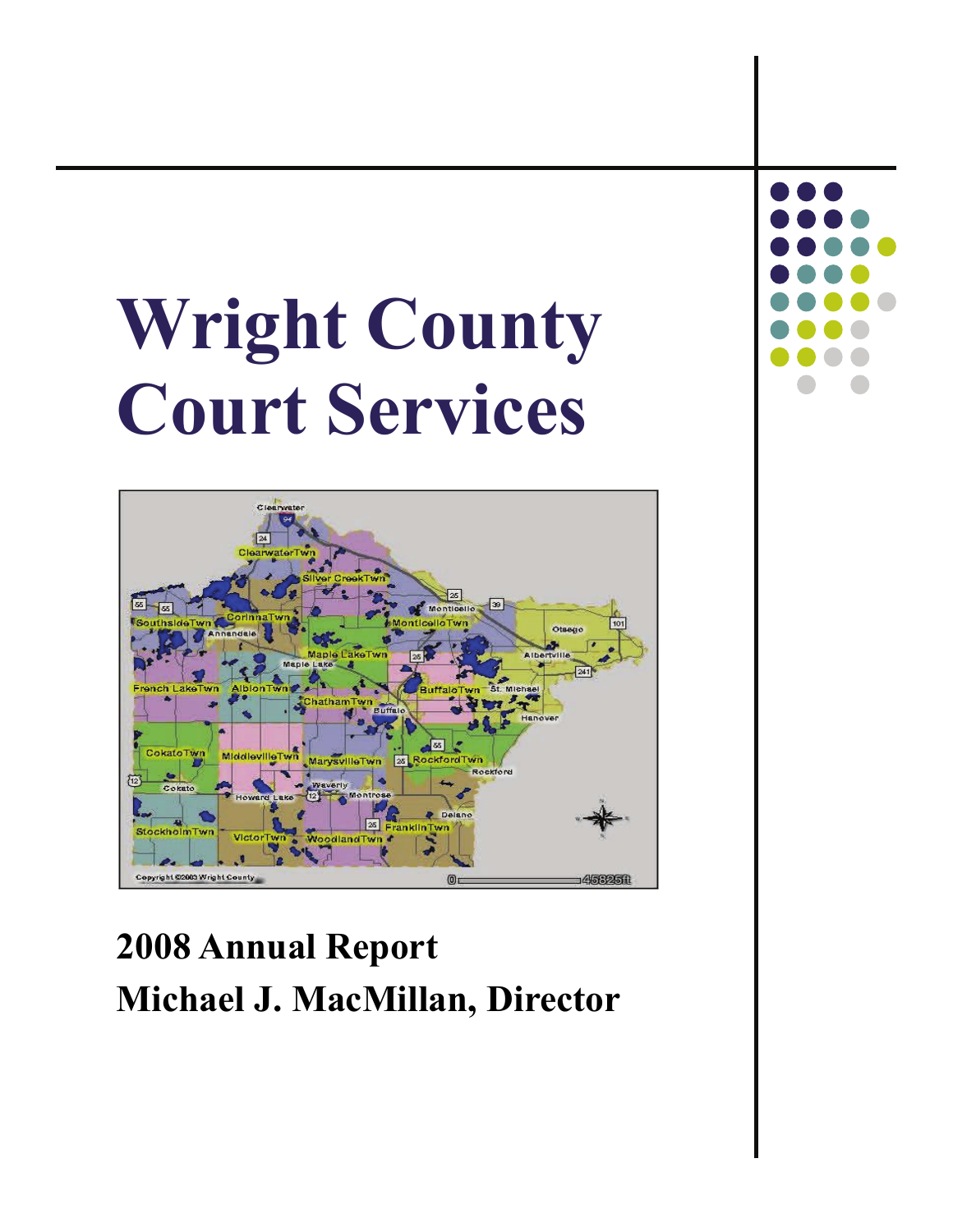## **Table of Contents**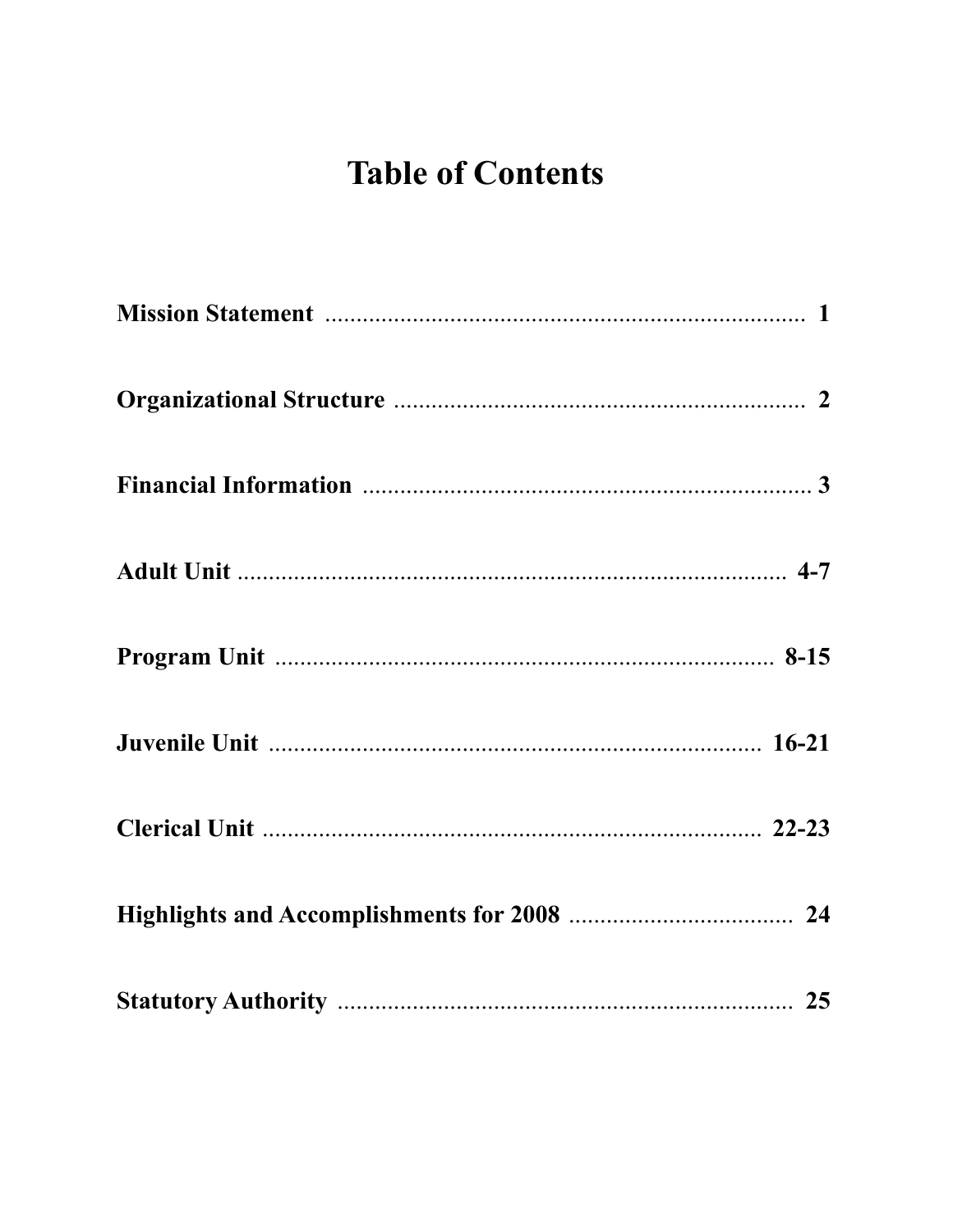## **WRIGHT COUNTY**

Wright County covers more than 714 square miles and most of the area (75%) is classified as agricultural. The county government operates on a budget of \$89,233,440 (2008).

## **The Fundamental Mission of WCCS is to reduce the incidence and impact of crime in Wright County …**

- By promoting the public interest and safety through control of offenders' anti-social behavior and unlawful acts.
- By providing rehabilitation and integration services directed at offering offenders opportunities to become law abiding.
- By focusing on the issue of crime in the community, including both the amount of crime and its consequences for victims, offenders, and the entire community.
- By ensuring the delivery of a diverse range of services which contribute to the positive change of behavior leading to enriched productive living for individuals, families, and communities.

### **The mission statement reflects the following beliefs:**

That society has a right to be protected from individuals who cause harm to others. When the public safety is not compromised, the interests of most offenders are best served through alternative, community-based sentences, and actually, the person should leave the criminal justice system in a positive manner, and as a more productive citizen than when she or he entered the criminal justice system.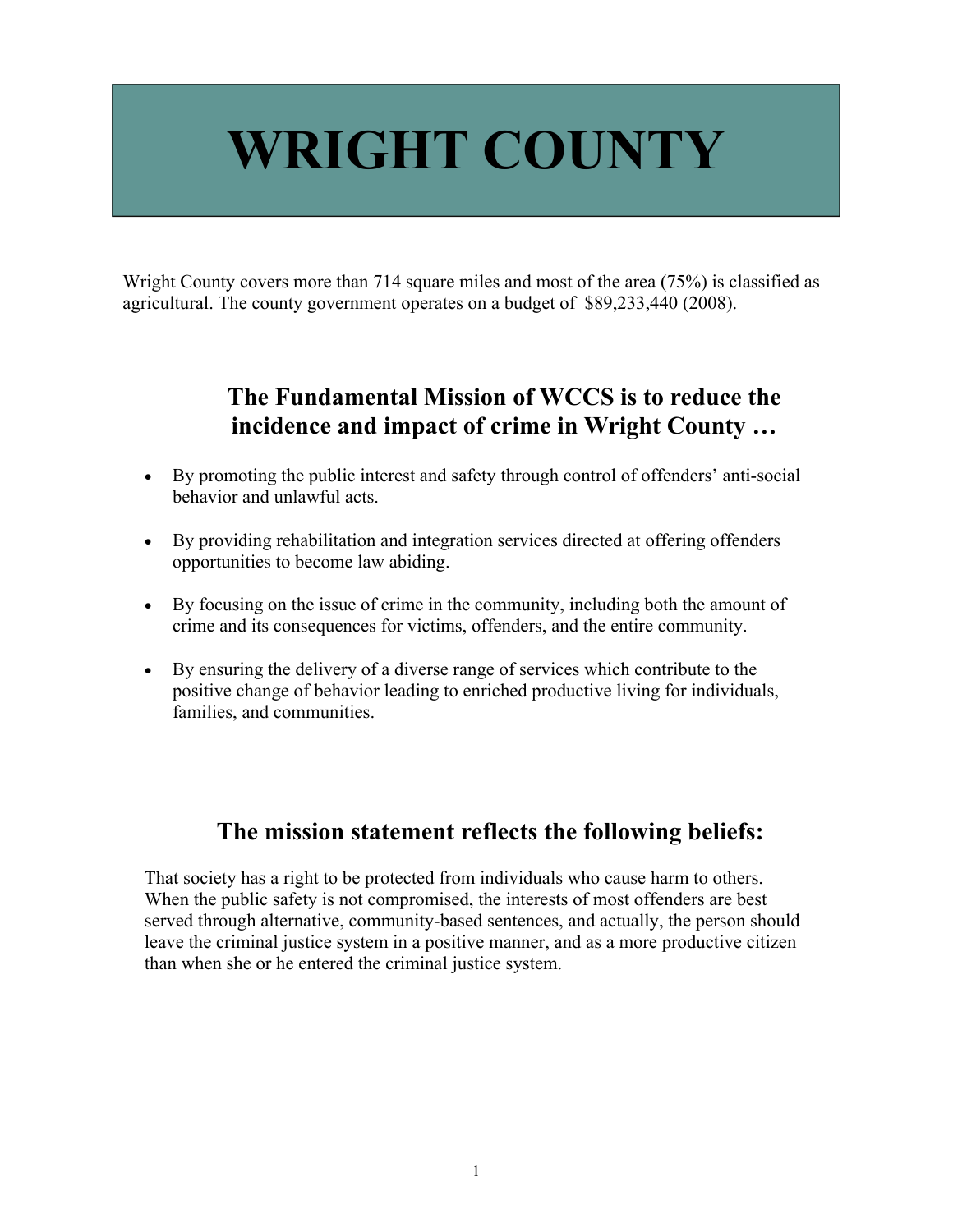## **Organizational Structure**

The agency is divided into four units - three probation units providing supervision of, and programming for, a distinct group of offenders, and a clerical unit providing support to the other three units. Each unit has a supervisor who oversees the unit staff and reports directly to Mike MacMillan, Director of Wright County Court Services.

**The Adult Unit** - supervises adult offenders convicted of gross misdemeanor and misdemeanor-level offenses as well as felony-level DWIs, and felony-level charges that are reduced to gross misdemeanor or misdemeanors.

**The Juvenile Unit** - supervises juveniles, ages 10 to 21, who have been adjudicated delinquent or received a stay of adjudication for any offense.

**The Program Unit** - supervises low-risk adult and juvenile offenders and all levels of pre-trial conditional release defendants, as well as providing educational and community service programs.

**The Clerical Unit** - provides support services to all units and the Director.

### **Tenth Judicial District**

Wright County is in the Tenth Judicial District, along with Anoka, Chisago, Isanti, Kanabec, Pine, Sherburne, and Washington counties. There are forty-five judges in the district, making it the second largest in Minnesota. Wright County is the third largest bench in the district with the Honorable Judges Stephen M. Halsey, Jonathan N. Jasper, Kim R. Johnson (retired in 2008), Kathleen A. Mottl, Dale E. Mossey, Michelle A. Davis (appointed in November 2008), Geoffrey Tenney (appointed in November 2008), presiding.

Currently, the Chief Judge of the Tenth Judicial District is the Honorable Timothy R. Bloomquist. The Tenth Judicial District Administrator is Mike Moriarity, assisted by Deputy Administrator Nancy McCabe.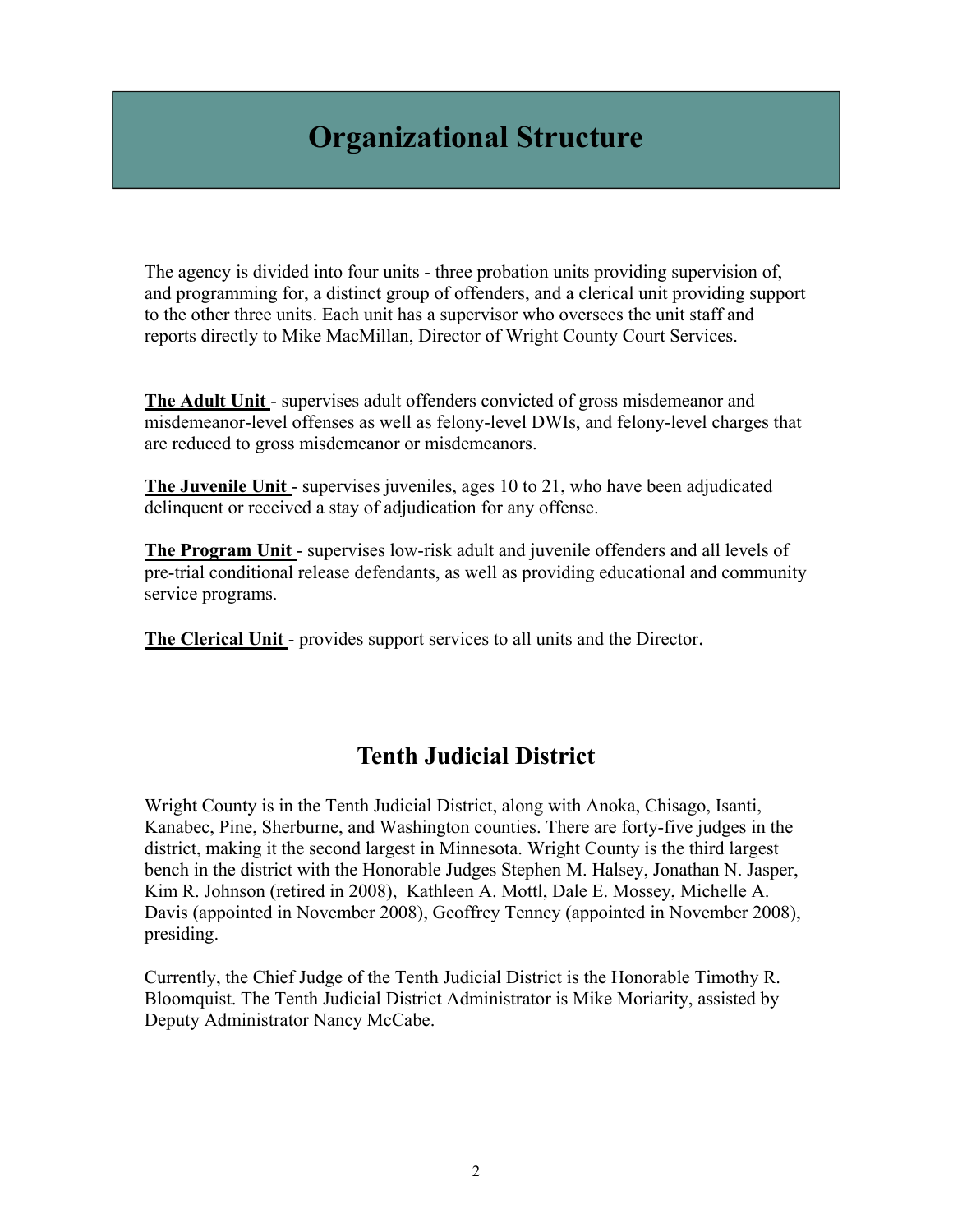## **Court Services' Budget 2004-2008**

|                      | 2004           | 2005           | 2006           | 2007             | 2008            |
|----------------------|----------------|----------------|----------------|------------------|-----------------|
|                      |                |                |                |                  |                 |
| <b>REVENUE</b>       |                |                |                |                  |                 |
| <b>Budget</b>        | \$1,014,130.00 | \$1,044,730.00 | \$1,046,170.00 | \$1,157.280.00   | \$1,234,549.00  |
| <b>Actual</b>        | 1,030,185.65   | 1,130,352.65   | 1,175,348.08   | 1,318,244.98     | \$1,300,649.64  |
| <b>EXPENDITURES</b>  |                |                |                |                  |                 |
| <b>Budget</b>        | 2,273,003.00   | 2,411,344.00   | 2,512,896.00   | 2,689,424.00     | \$2,956,526.00  |
|                      |                |                |                |                  |                 |
| Actual<br><b>NET</b> | 2,136,886.31   | 2,140,753.87   | 2,452,779.69   | 2,619,621.99     | \$2,948,075.52  |
| <b>Budget</b>        | 1,258,873.00   | 1,366,614.00   | 1,466,726.00   | 1,532,144.00     | \$1,721,977.00  |
|                      |                |                |                |                  |                 |
| Actual               | 1,106,700.66   | 1,010,401.22   | 1,277,431.61   | 1,301,377.01     | \$1,647,425.88  |
| <b>SAVINGS</b>       | \$152,172.34   | \$356,212.78   | \$189,294.39   | \$<br>230,766.99 | \$<br>74,551.12 |
|                      |                |                |                |                  |                 |

## **TOTAL 5-YEAR SAVINGS \$1,002,997.62**

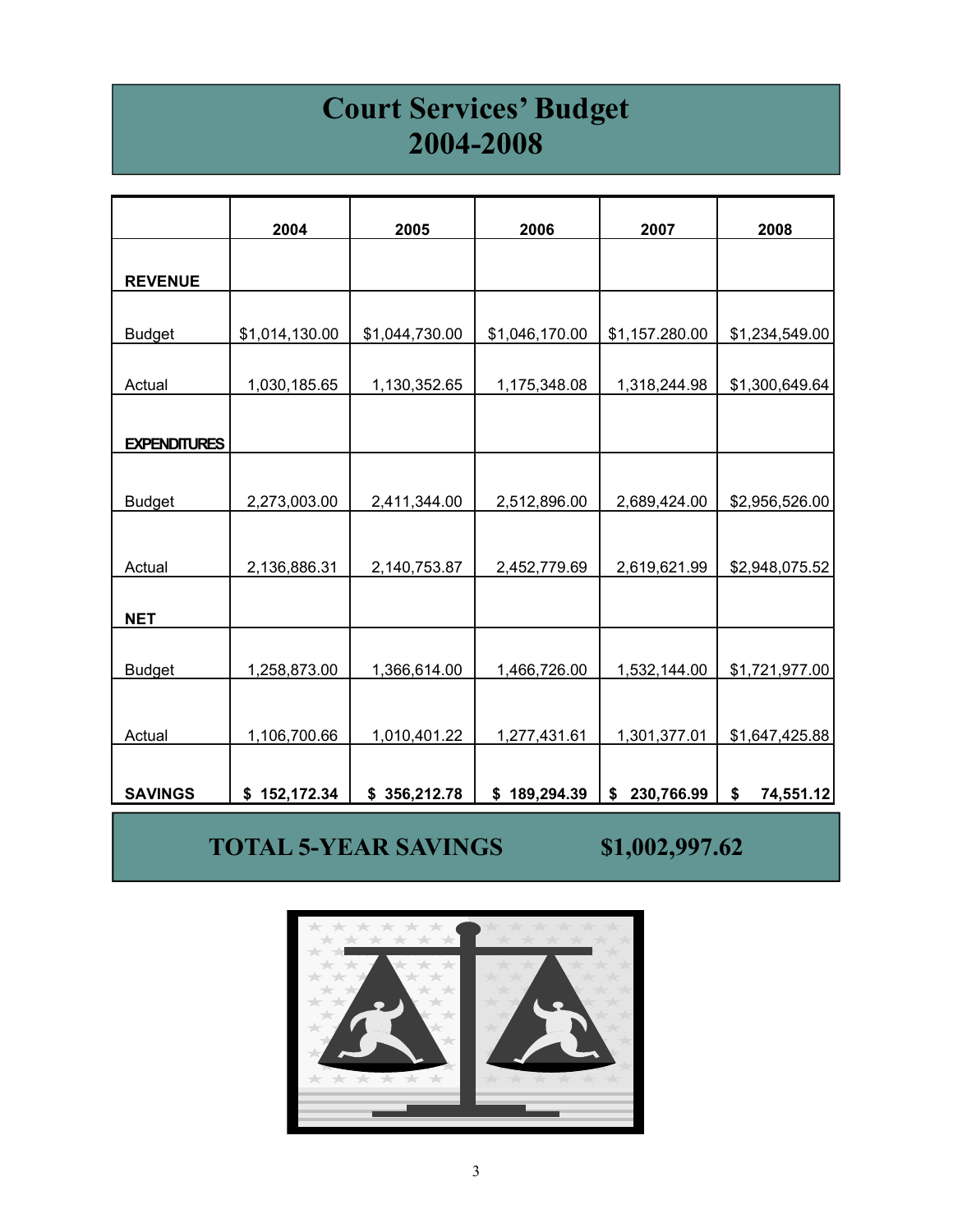## Adult Unit

| <b>Staff</b>             | <b>Area of Responsibility</b>                   |
|--------------------------|-------------------------------------------------|
| Tom Feddema - Supervisor | St. Michael                                     |
| Darnell Brethorst        | Out-of-County, Out-of-State                     |
| Ben Ehlinger             | <b>Buffalo</b>                                  |
| Ryan Busch               | Intensive Supervision Program (ISP)             |
| Janet Gholson            | Albertville, Hanover, and Otsego                |
| Amy Hertzog              | Delano, Montrose, Rockford, and ISP             |
| Chris Jahnke             | Monticello                                      |
| <b>Sherry Schliesing</b> | Cokato, Howard Lake, and Waverly                |
| Tammi Solarz             | Annandale, Clearwater, Maple Lake & South Haven |

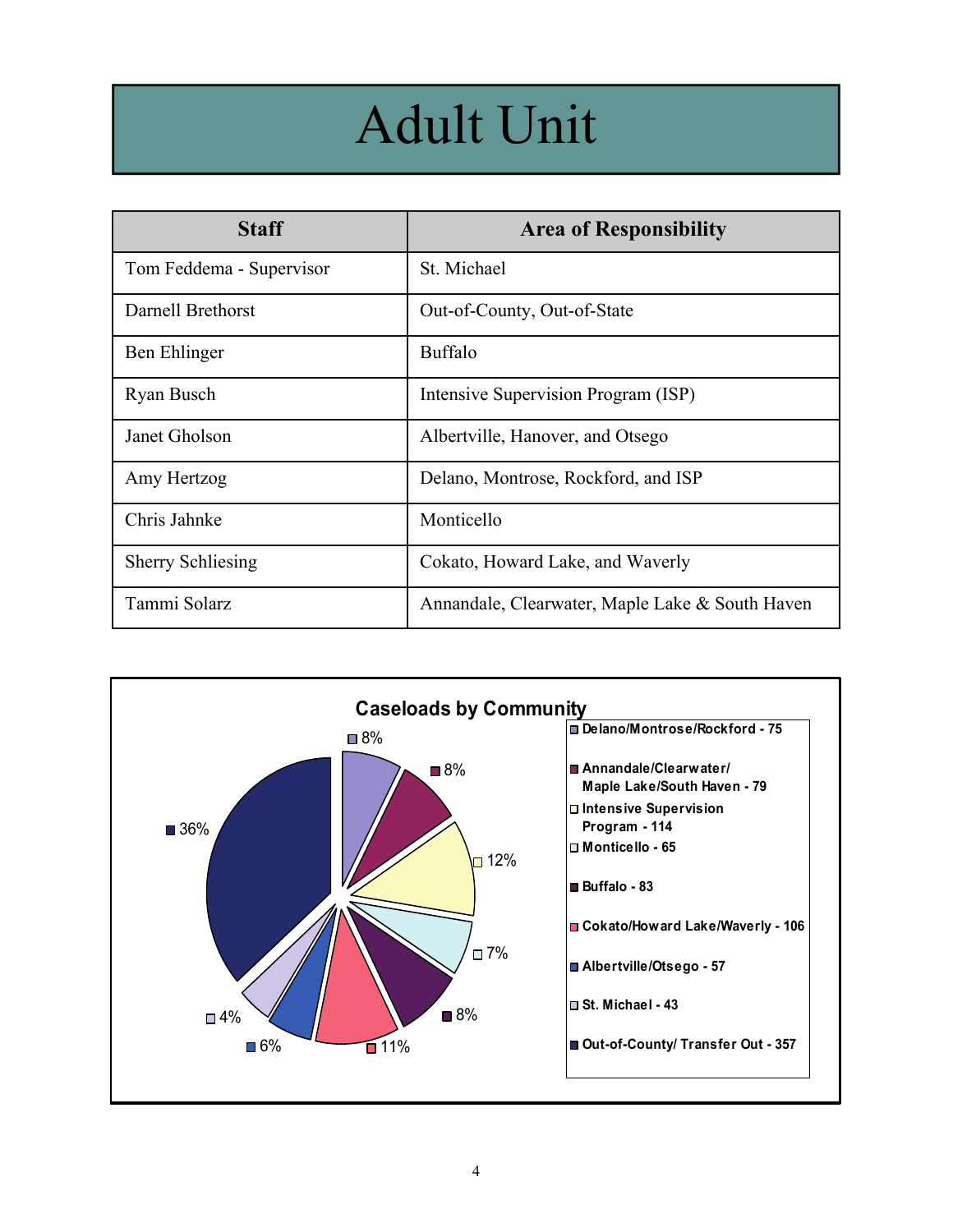## **Offender Information**

The Adult Unit provides supervision to adult offenders placed on probation for Misdemeanor and Gross Misdemeanor offenses, as well as all Felony DWI offenders.

- As of December 31, 2008, there were **2147 offenders** on adult probation.
- In 2008, **1143 new offenders** were placed on probation.
- An **average of 634** probationers were supervised per month.
- There were **1022 pre-sentence investigations** conducted by adult agents.
- A total of **541 probation violations** were filed.
- **66%** of the cases supervised were **DWI offenses**.
- There were **35 Felony DWI** offenders.
- **10.53%** of the cases were **Assault-related.**



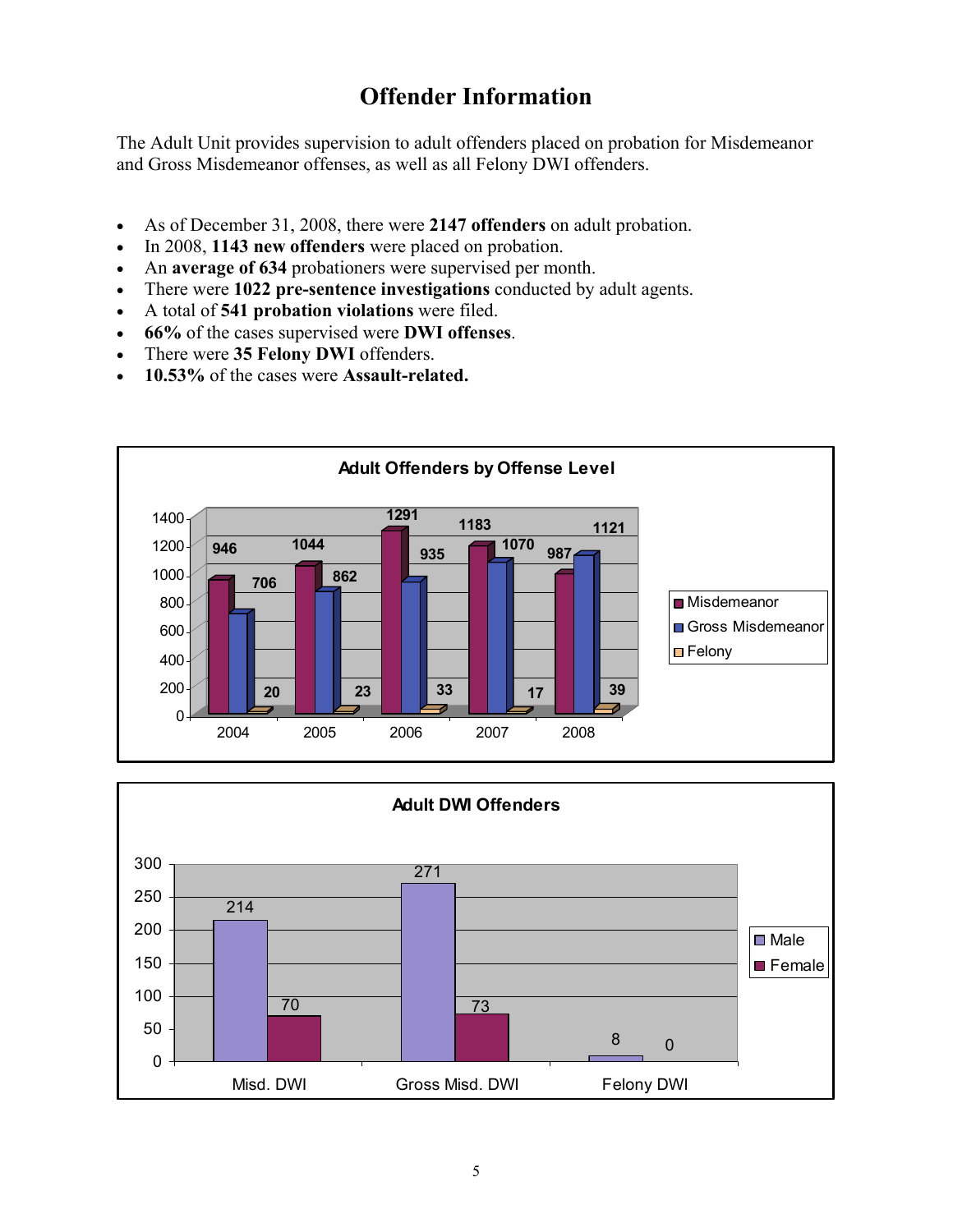## **DWI Offender Statistics for 2008**

- **76% of the DWI** offenders in Wright County are **male.**
- **39% of the DWI** offenders in Wright County are between the **ages of 21-29.**
- **62% of the DWI** offenders in Wright County are between the **ages of 21-39.**





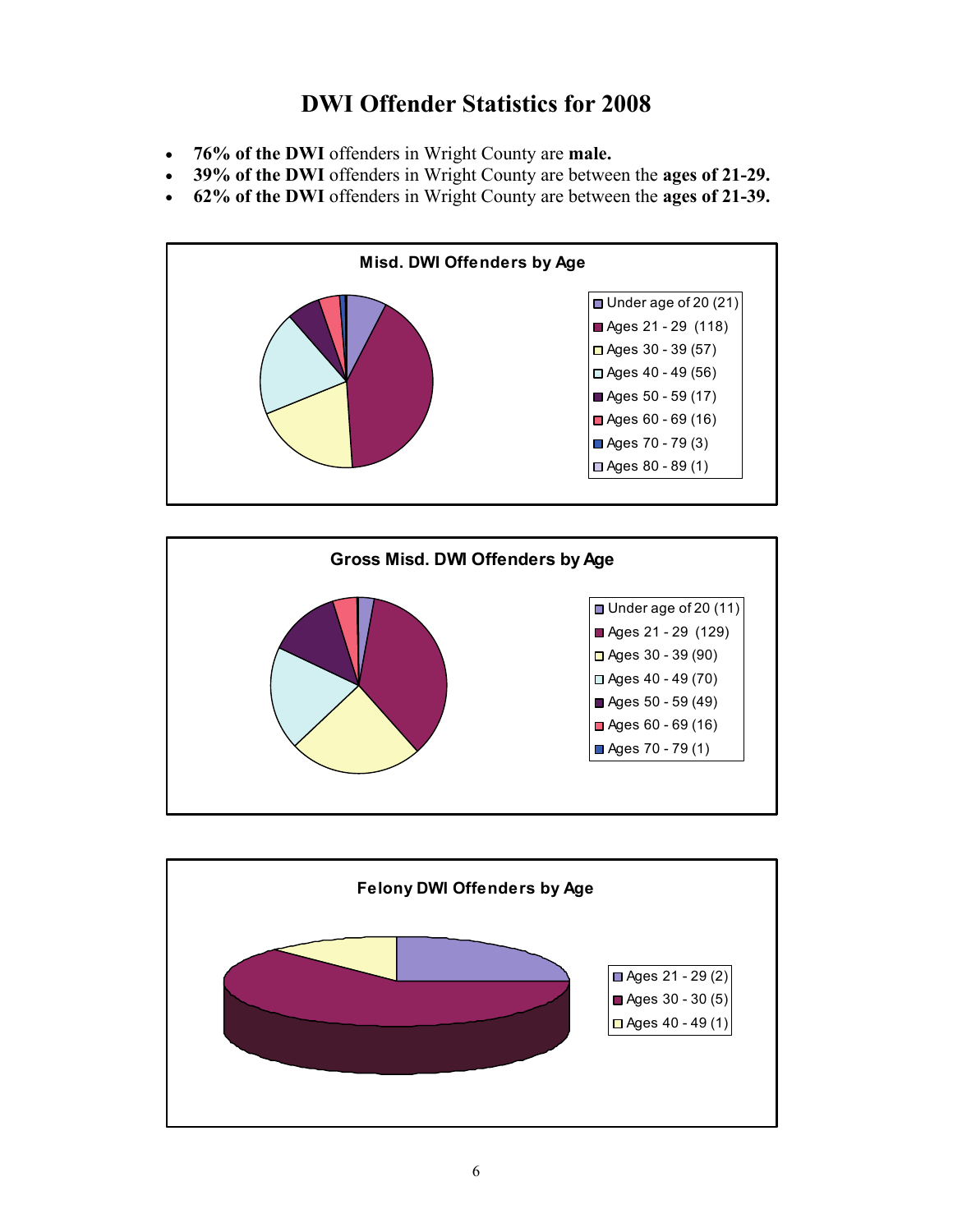## **Intensive Supervision Program (ISP)**

| <b>Cumulative</b><br><b>Proportion</b><br><b>Surviving</b><br>at End<br>of Period | Interval<br><b>Start Time</b> | <b>Cumulative</b><br><b>Proportion</b><br><b>Re-offending</b><br>by End<br>of Period | Number of<br>Persons in the Study<br>for Number of Days<br>in Column $(1)$ | Aggregated<br><b>Expected Failure</b><br>Rate | Actual<br>Number of<br><b>Offenders</b><br>Re-offending |
|-----------------------------------------------------------------------------------|-------------------------------|--------------------------------------------------------------------------------------|----------------------------------------------------------------------------|-----------------------------------------------|---------------------------------------------------------|
| (2)                                                                               | $\left(1\right)$              | (3)                                                                                  | (a)                                                                        | (b)                                           | (c)                                                     |
| n/a                                                                               | n/a                           | n/a                                                                                  | 168                                                                        | 45.63                                         | <u>16</u>                                               |

#### **2008 Program Evaluation Using The Recidivism Rate Tables**

Failures: Actual / Expected 16.0 vs. 46.00 = 35.0% **Reduction in recidivism = 65.0%**

#### **Interpretation of the Statistical Model provided by University of Minnesota**

- **46 ISP offenders** were statistically expected to fail the program.
- **16 offenders actually failed** the Wright County ISP program in 2008 = **35%** of expected.
- **65% of those expected to fail** the program in 2008, **did not.**

#### **ISP Statistics**

- A total of **103 ISP offenders were supervised** in 2008, of which **44 offenders** were monitored through the ISP **monthly group** supervision.
- There were **9 ISP program offenders successfully discharged** from probation in 2008.
- The ISP program **added 28 new qualifying cases** (minimum of 4 DWIs within a lifetime). Of the 28 new ISP offenders added, a total of **11 were felony cases** and **17 were gross misdemeanor cases**. Out of the 28 new ISP offenders, **3 resided out of Wright County**  and probation supervision was being provided by the county of their residence.
- The ISP program submitted **28 probation violations**, administered **7 Apprehension and Detention Orders**, and submitted **1 technical violation** through the Wright County District Court.
- There were **6** active or past ISP offenders who **received a new DWI conviction**.

#### **Since the Inception of the ISP in 2001**

- The ISP program has **supervised 168 offenders**.
- 112 offenders tested with an average of .17 blood alcohol level. A total of 52 offenders refused testing and 3 tested positive for methamphetamine or other controlled substances**.**
- Of the 167 offenders supervised on ISP, 14% were female (21) and 86% were male (146).

**Quotes from ISP offenders** after completing the ISP Nine-Month Extended Care Program at Professional Counseling Center: "The most beneficial part of the ISP program has been the random home visits and constant monitoring." "The ISP program helped me stay sober by getting me involved with Alcoholics Anonymous." "The benefits of the Nine-Month Extended Care Program included continued education and support."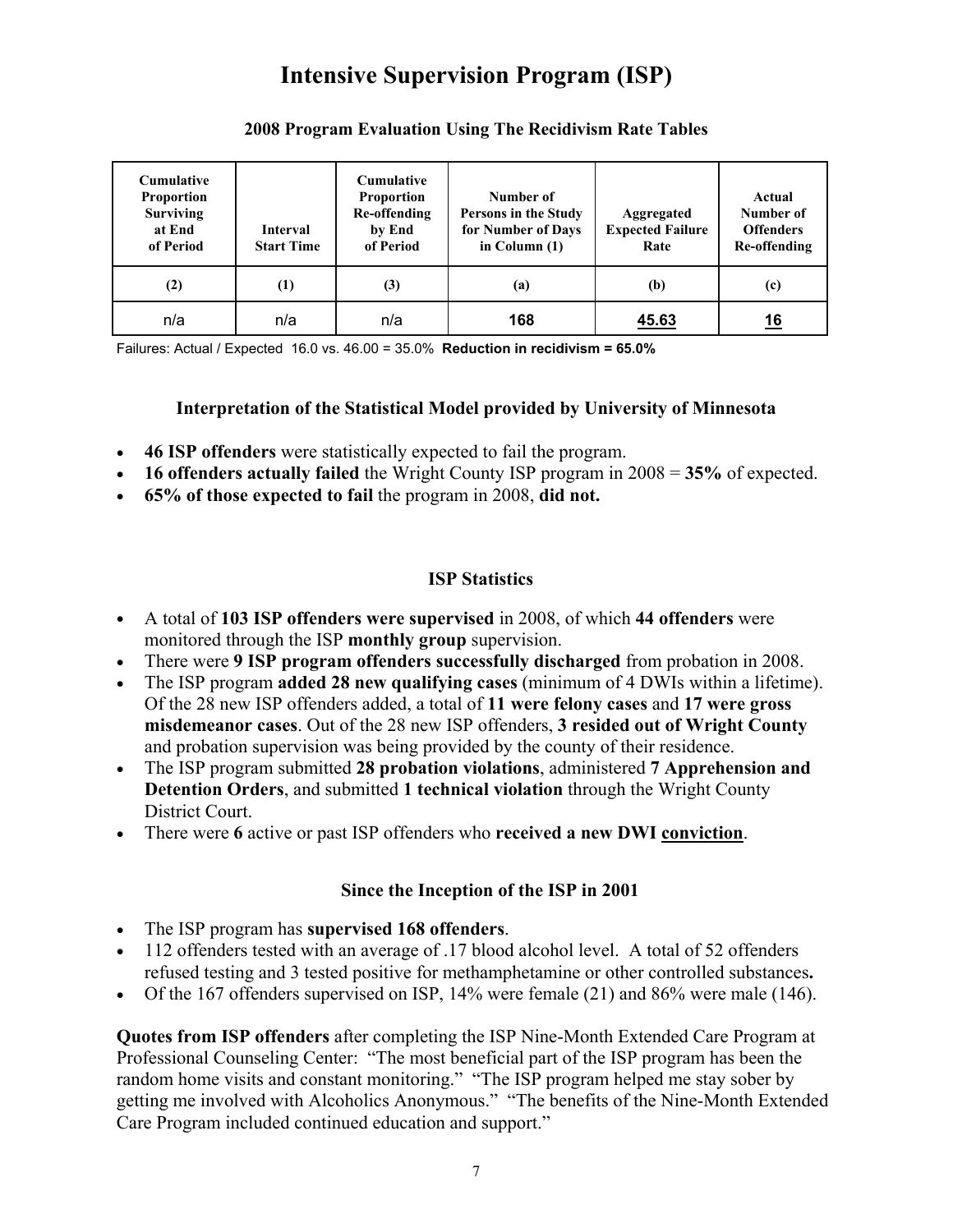## Program Unit

The Program Unit is responsible for implementation of all adult and juvenile programming, supervision of all low-risk adult and juvenile offenders, and the diversion program.

| <b>Staff</b>                                                         | <b>Area of Responsibility</b>                                                                                                                                                                                                                             |
|----------------------------------------------------------------------|-----------------------------------------------------------------------------------------------------------------------------------------------------------------------------------------------------------------------------------------------------------|
| Margaret Munson - Supervisor                                         | Felony Conditional Release.                                                                                                                                                                                                                               |
| Karen Determan                                                       | Community Conferencing/Victim Offender<br>Mediation, Teen Court, Felony<br>Conditional Release, and Driver's License<br>Reinstatement Program.                                                                                                            |
| Todd Gau                                                             | <b>Conditional Release Electronic Monitoring</b><br>and Home Detention.                                                                                                                                                                                   |
| Melissa Holthaus<br>Pat LaVine<br>Justine Hancuch<br>Tessa MacDonald | Adult and Juvenile Group/Administrative<br>Probation, Community Service, Juvenile<br>Diversions, Youth Shoplifting Class,<br>Tobacco Education Class, Cognitive<br>Reasoning, Adolescent Chemical Education,<br>and Awareness Panel for Impaired Drivers. |
| Michelle Nelson<br>Jake Bohnsack                                     | Case Aide<br>Adult and Juvenile Programs, Juvenile<br>Work Crew, Bail Studies, and Records<br>Management.                                                                                                                                                 |

| <b>Court Services' Programs</b>                           |                                          |  |  |  |
|-----------------------------------------------------------|------------------------------------------|--|--|--|
| <b>EXAMPLE ARE A</b> Awareness Panel for Impaired Drivers | <b>Example 1</b> Bail Evaluations        |  |  |  |
| <b>D</b> Juvenile Diversion                               | <b>Example 3 Tobacco Education Class</b> |  |  |  |
| <b>E</b> Youth Shoplifting Class                          | <b>D</b> COG Program                     |  |  |  |
| <b>D</b> Pre-Trial Drug/Alcohol Testing                   | <b>Electronic Home Monitoring</b>        |  |  |  |
| <b>DL</b> Reinstatement Program                           | <b>n</b> Teen Court                      |  |  |  |
| <b>Examplement Chemical Education</b>                     | <b>E</b> Juvenile Work Crew              |  |  |  |
| <b>E</b> Community Conferencing                           | <b>E</b> Victim Offender Mediation       |  |  |  |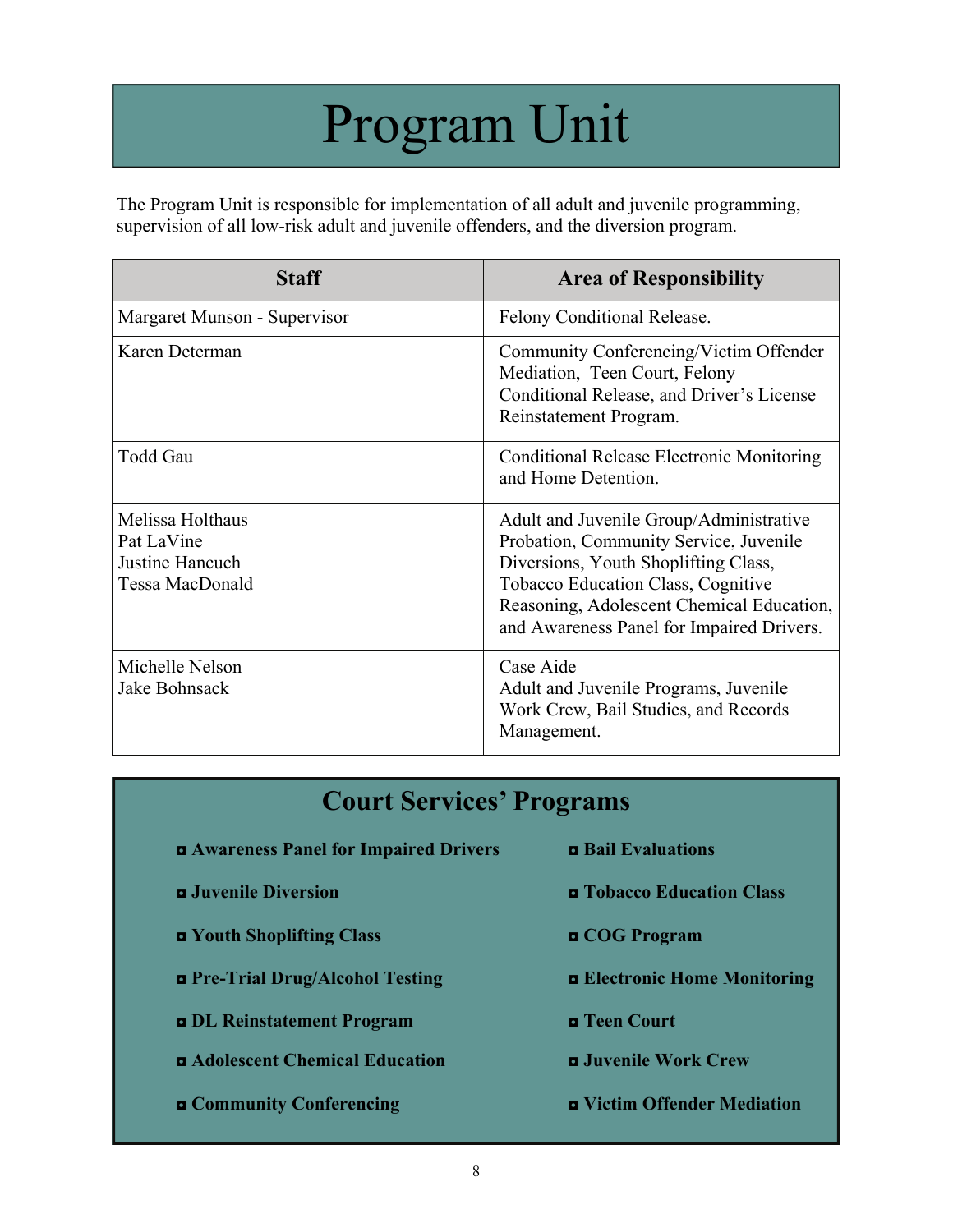## **Bail Evaluations**

Bail evaluations are conducted on 5th Degree Domestic Assault, Violation of OFP, and controlled substance offenses.

 In 2008, Wright County Court Services completed 131 domestic-related and 87 drug-related evaluations.



## **Youth Shoplifting Program**

The Youth Shoplifting Program is for juvenile offenders involved in theft from retail stores, referred through diversion programs or ordered through juvenile court.

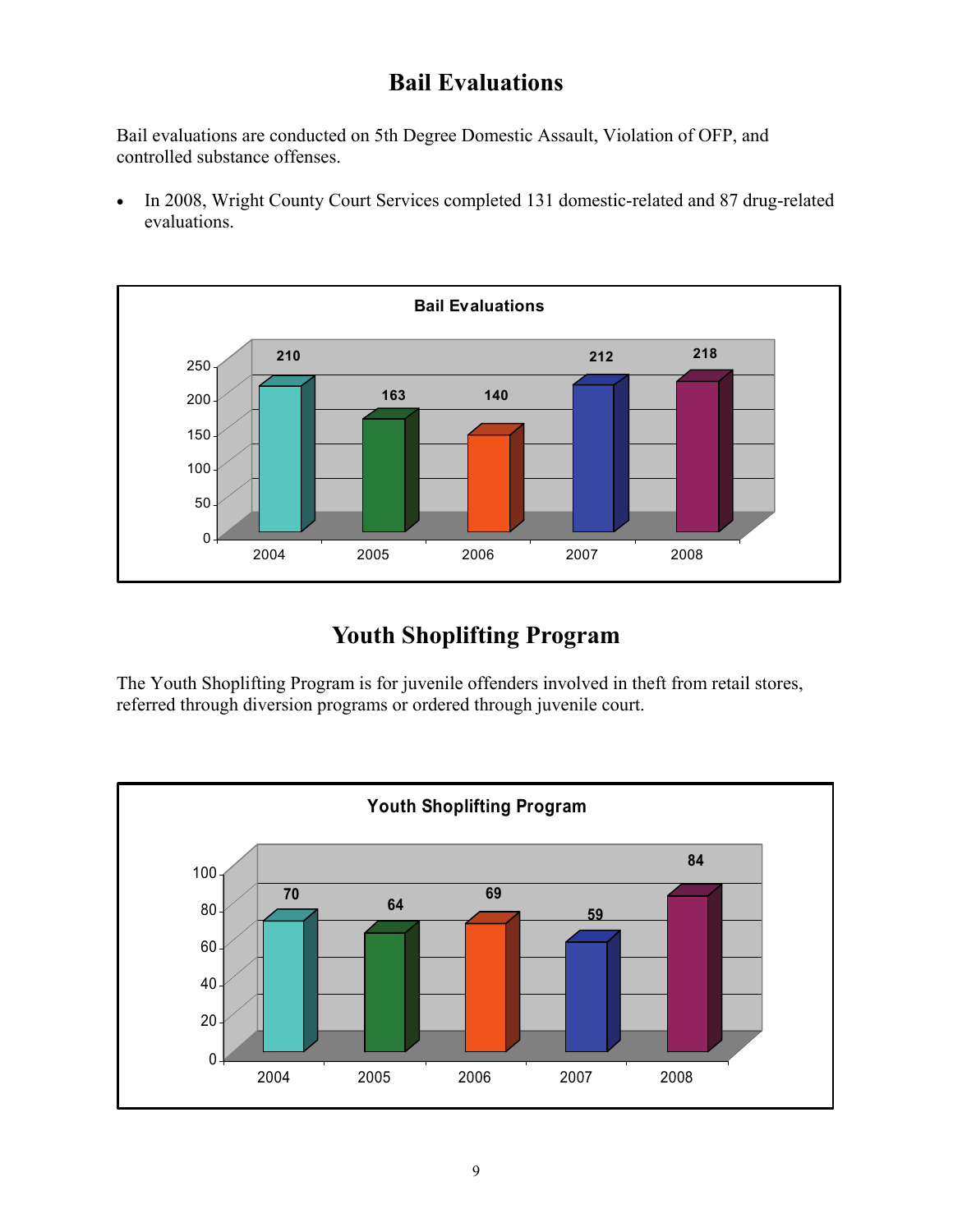## **Wright County Diversion Programs**

Diversion programs allow offenders the option to divert from Court, and upon successful completion of probation conditions, have their case dismissed. There are four diversion options:

- **Juvenile Diversion** is an alternative for first-time juvenile petty offenders to be held accountable without going through the court process.
	- There were **248 juvenile diversions** conducted in 2008.
- **Teen Court Juvenile Diversion** program is another diversion option for first-time juvenile petty offenders to have their cases heard before a jury of peers without going through the court process.
	- **69** Teen Court cases were heard.
	- **90** parents participated in the Teen Court hearings.
	- **80** Teen Court jurors participated in the program.
- **Civil Tobacco Ordinance** allows civil violations to be filed against juveniles who are found to possess tobacco products on school property.
	- **42** civil tobacco complaints were filed.
- **Adult Driver's License Reinstatement** program offers adult offenders, charged with certain traffic offenses, a chance to divert conviction if they become licensed drivers.
	- **76** adults participated in the Driver's License Reinstatement Program.

## **Restorative Justice Practices**

Restorative Justice practices are valuable components of corrections, and Wright County Court Services continues to employ a restorative justice agent. Restorative Justice practices in Wright County include:

- Community Conferencing.
- Victim Offender Mediation.
- Community Service Work programs, for both adults and juveniles.
- Teen Court Diversion program.
- Restitution determination and collection.
- Victim impact statements and advocacy.

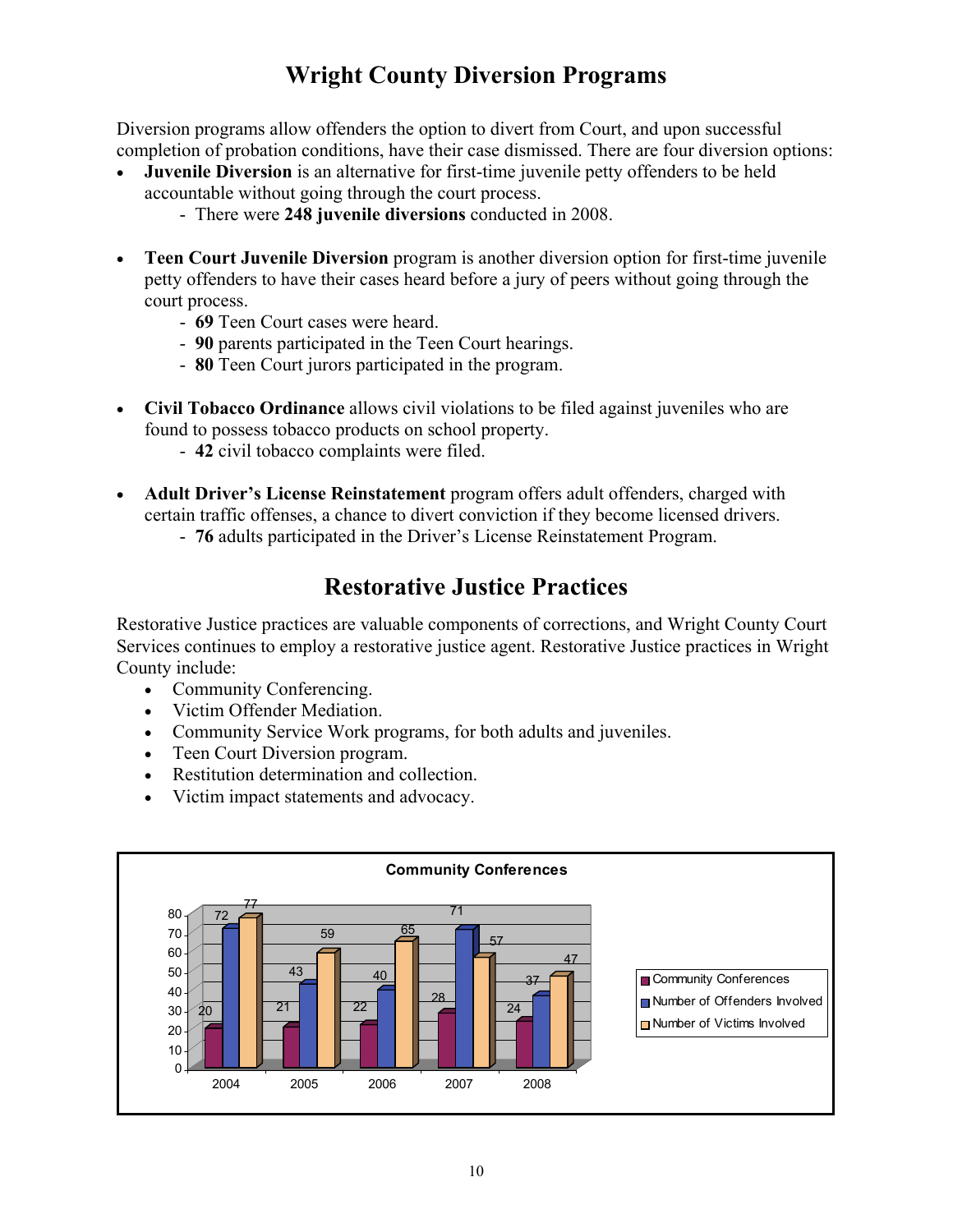## **Adult Awareness Panel for Impaired Drivers (APID)**

The APID is an educational opportunity to address adult alcohol offenders by having speakers share how alcohol has affected their lives. In 2008, there were 12 APID sessions, with **547** offenders attending.



## **Adolescent Chemical Education Class**

The newest program in Court Services offers early education and information for offenders and parents to help identify issues about alcohol and drugs and the available resources. In 2008, there were 6 sessions with 93 offenders completing the program.

## **Cognitive Reasoning (COG) Program**

Wright County has implemented "Thinking For A Change" COG program, which is a 22-lesson curriculum that focuses on teaching individuals the skills necessary to make the right decisions in everyday situations. In 2008, there were **22** offenders attending COG.

#### **Program Goals:**

- Examine offenders' attitudes, beliefs, and thinking patterns.
- Recognize when there is a risk of thoughts and feelings leading them into trouble.
- Discuss ways to implement new thinking that reduces risk.
- Develop an awareness of alternative means of problem-solving that will allow better decision-making.
- Help offenders learn social skills that will maximize the positive response and minimize the negative response from other people.

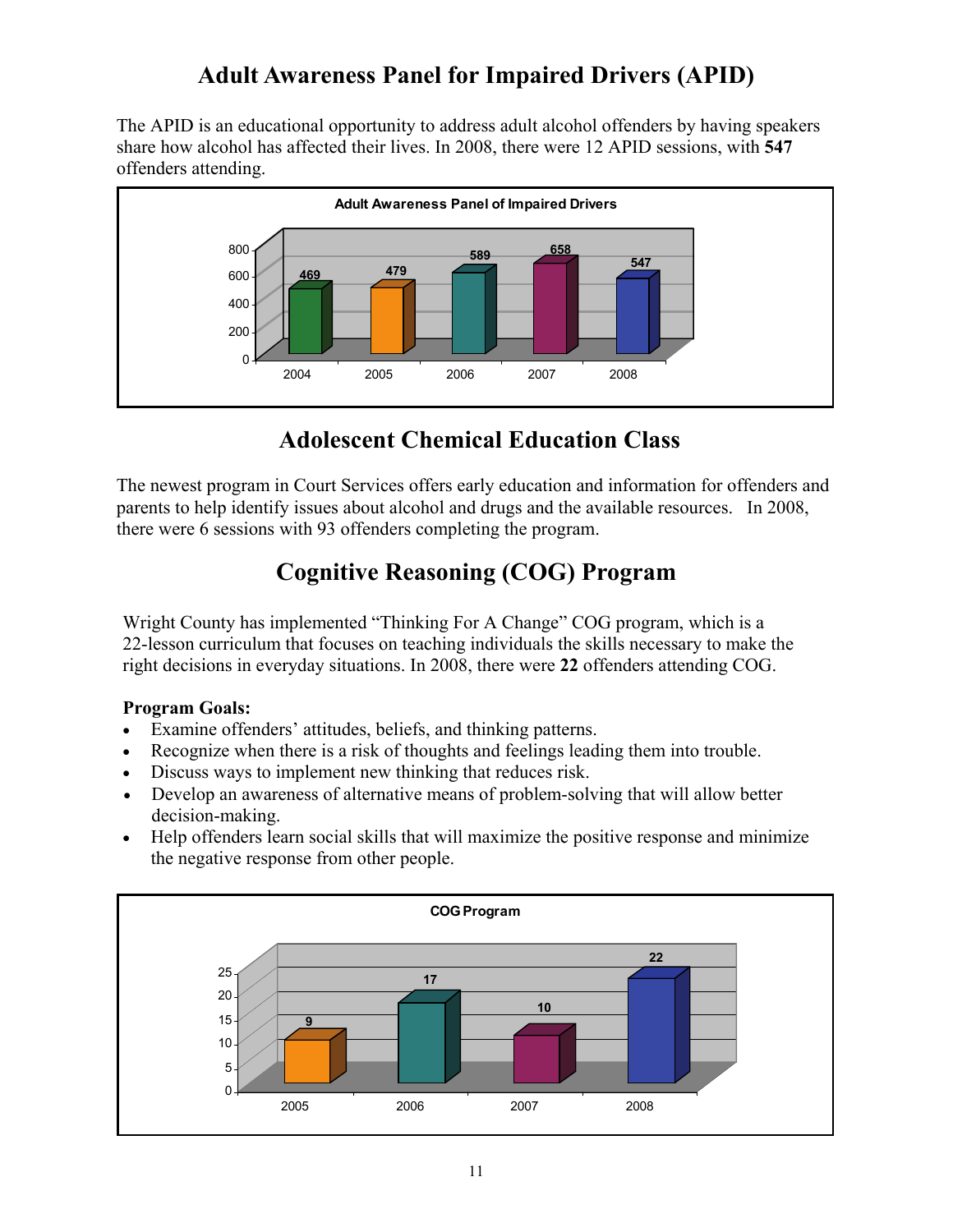## **Home Detention (HD)**

Home detention is used in lieu of incarceration for those offenders with special circumstances, both juveniles and adults.

- **249 adult offenders** were placed on home detention in 2008.
- Adult offenders served **7,768 days** on home detention, for an average of 31.20 days.
- **40 juvenile offenders** were placed on home detention in 2008.
- Juvenile offenders served **817 days** on home detention, for an average of 20.43 days.





## **Potential savings to the County by using Home Detention options**

- **\$504,920 savings for adults** who would have served time in Wright County jail, based on a rate of \$65 per day at 7,768 days.
- **\$162,583 savings for juveniles** who would have served time at Lino Lakes Juvenile Detention Center or other placement agencies, based on a rate of \$199 per day at 817 days.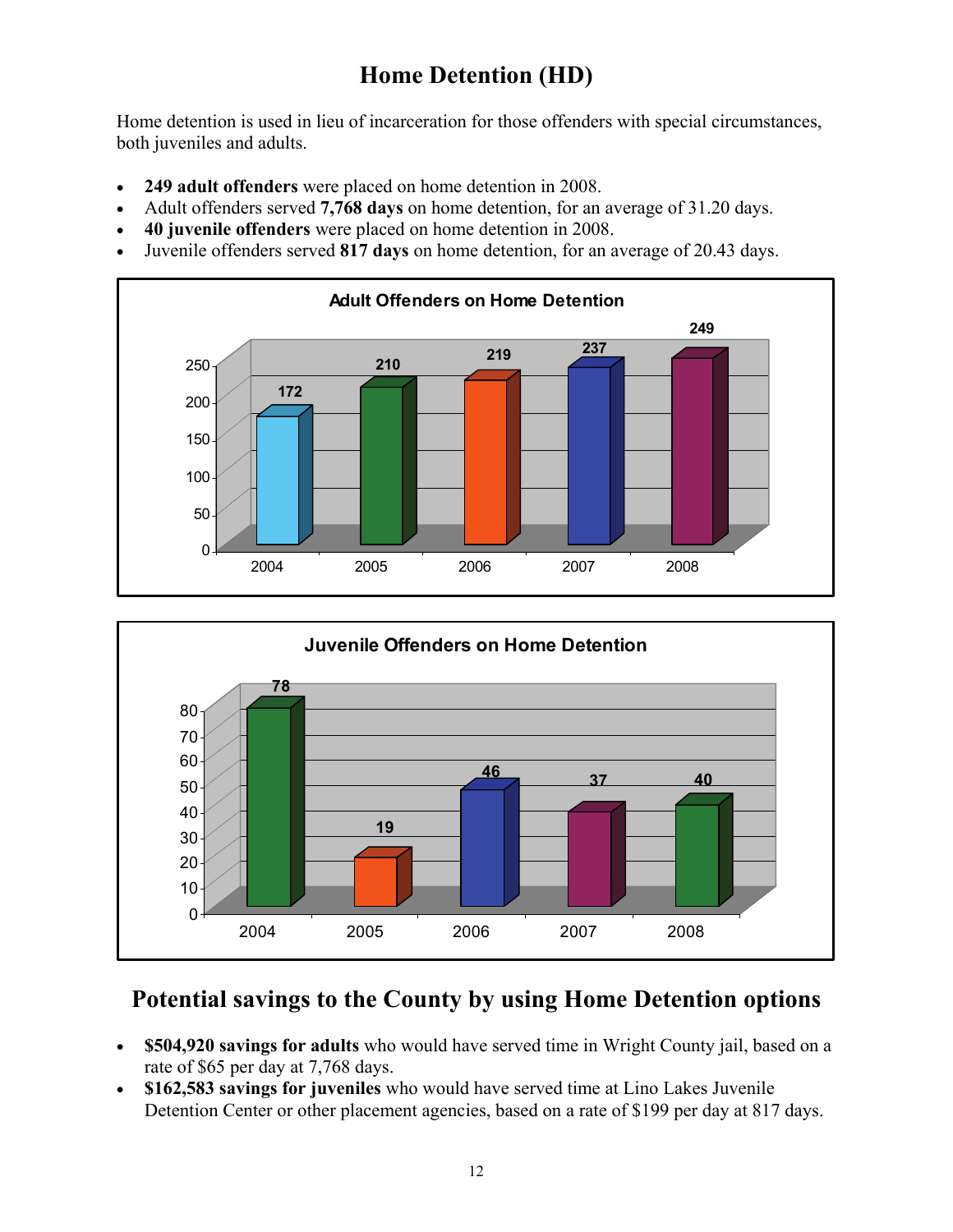## **Electronic Home Alcohol Monitoring (EHM)**

Electronic home alcohol monitoring is used for pre-trial as conditions of release, and post-sentence as a condition of probation.

- There were **122 offenders** placed on **pre-trial EHM** in 2008.
- Offenders served **6,285 days on pre-trial EHM,** with an average of 51.5 days per offender.
- There were **99 offenders** placed on **post-sentence EHM** in 2008.
- Offenders served **2,485 days on post-sentence EHM,** with an average of 25 days per offender.





### Pre-Trial, Conditional Release, Chemical Testing and DNA Testing

A color coded call-in program is used for chemical testing of pre-trial, conditional release and sentenced offenders who are required to submit to random drug testing. The Program Unit is also responsible for collection of DNA samples.

- 1543 urine samples were collected by agents in the Adult and Program Units.
- 191 DNA samples were collected.
- 124 portable breath tests were conducted on conditional release offenders.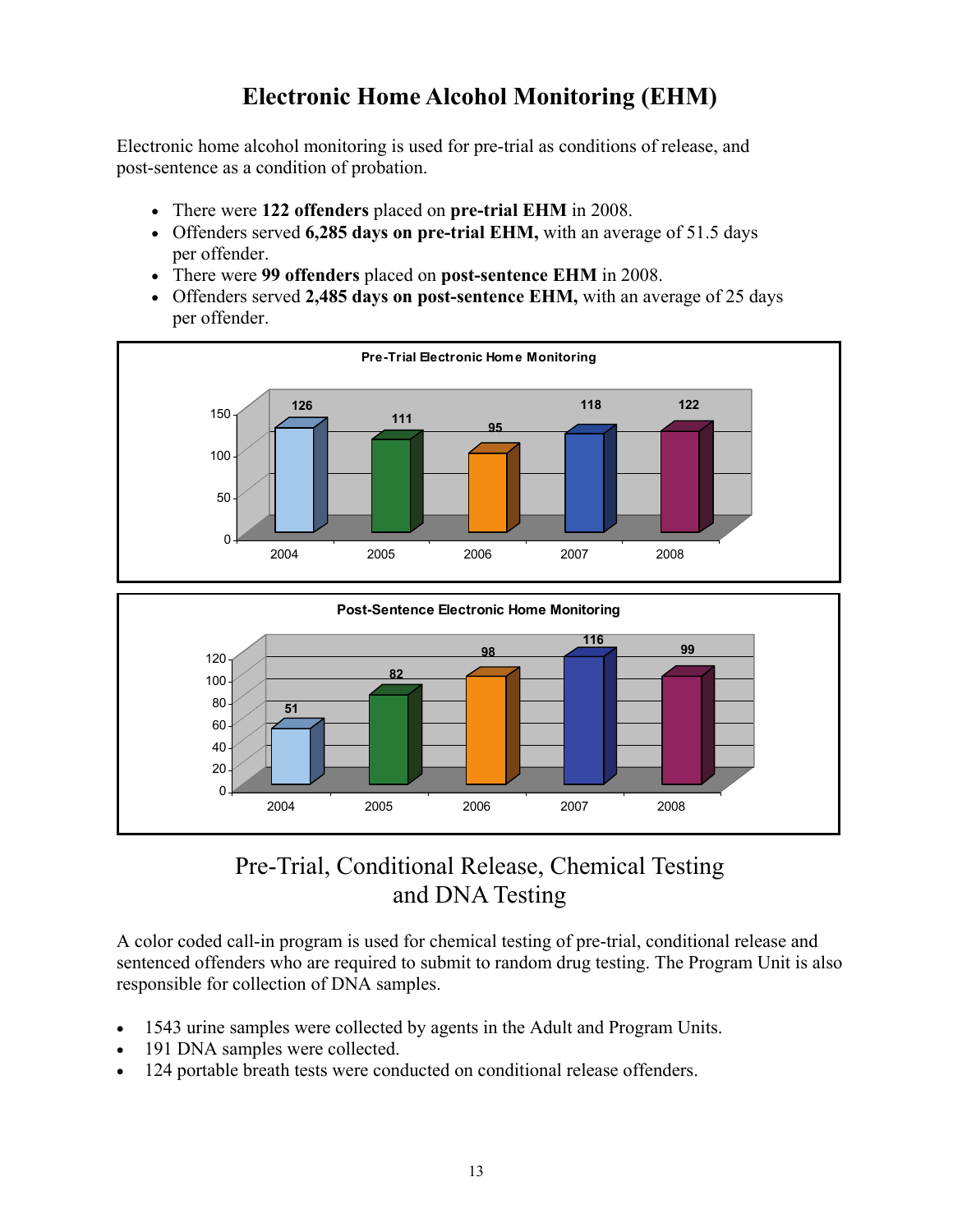## **Community Service Work (CSW)**

Adult offenders may perform CSW at non-profit organizations throughout Wright County, as approved by Court Services, or through the State Sentence to Serve program. Juveniles may also perform community service at non-profit sites or through the juvenile work crew lead by a Court Services employee.

- Rate of reimbursement for CSW was \$8 per hour.
- Total hours worked in 2008 was valued at \$108,128.
- CSW may be ordered as a condition of probation or in lieu of fines.
- Adult offenders completed 6,982 hours of CSW in 2008.
- Juvenile offenders completed 6,534 hours of CSW in 2008, with 3,779 completed through the work crew and 2,755 completed at individual work sites in the community.

| <b>Community</b>                       | # of<br><b>Hours</b><br>2007 | # of<br><b>Hours</b><br>$2008 *$ | Value $\omega$<br>\$8/hour<br>(2008) | <b>Sites</b>                                                                          |  |
|----------------------------------------|------------------------------|----------------------------------|--------------------------------------|---------------------------------------------------------------------------------------|--|
| <b>Annandale/Maple Lake</b>            | 624                          | 538                              | \$4,304                              | Friendship Ventures, Annandale<br>Schools, Community Education,<br>City of Maple Lake |  |
| <b>Buffalo/Montrose</b>                | 1,758                        | 1462                             | \$11,696                             | Civic Center, Court Services,<br>Fare Share, City of Buffalo,<br>Crow River Clean-Up  |  |
| Cokato                                 | 174                          | 363                              | \$2,904                              | City of Cokato,<br>Dassel-Cokato Schools                                              |  |
| <b>Delano/Rockford</b>                 | 201                          | 38                               | \$304                                | Rockford Schools, City of<br>Rockford, City of Delano                                 |  |
| Howard Lake/Waverly/<br><b>Winsted</b> | 277                          | 188                              | \$1,504                              | HL-W/W High School,<br>City of Howard Lake                                            |  |
| Monticello                             | 675                          | 615                              | \$4,920                              | City of Monticello, Maria State Park,<br>Community Center                             |  |
| <b>St. Michael/Albertville</b>         | 541                          | 555                              | \$4,440                              | STMA High School,<br>City of Albertville                                              |  |
| Miscellaneous/Other                    |                              | 20                               | \$160                                |                                                                                       |  |
| <b>Totals</b>                          | 4,250                        | 3,779                            | \$30,232                             |                                                                                       |  |

## **Juvenile Work Crew Statistics**

\* To accommodate site schedules, the 2008 juvenile work crew schedule changed from 4-hour to 3-hour shifts.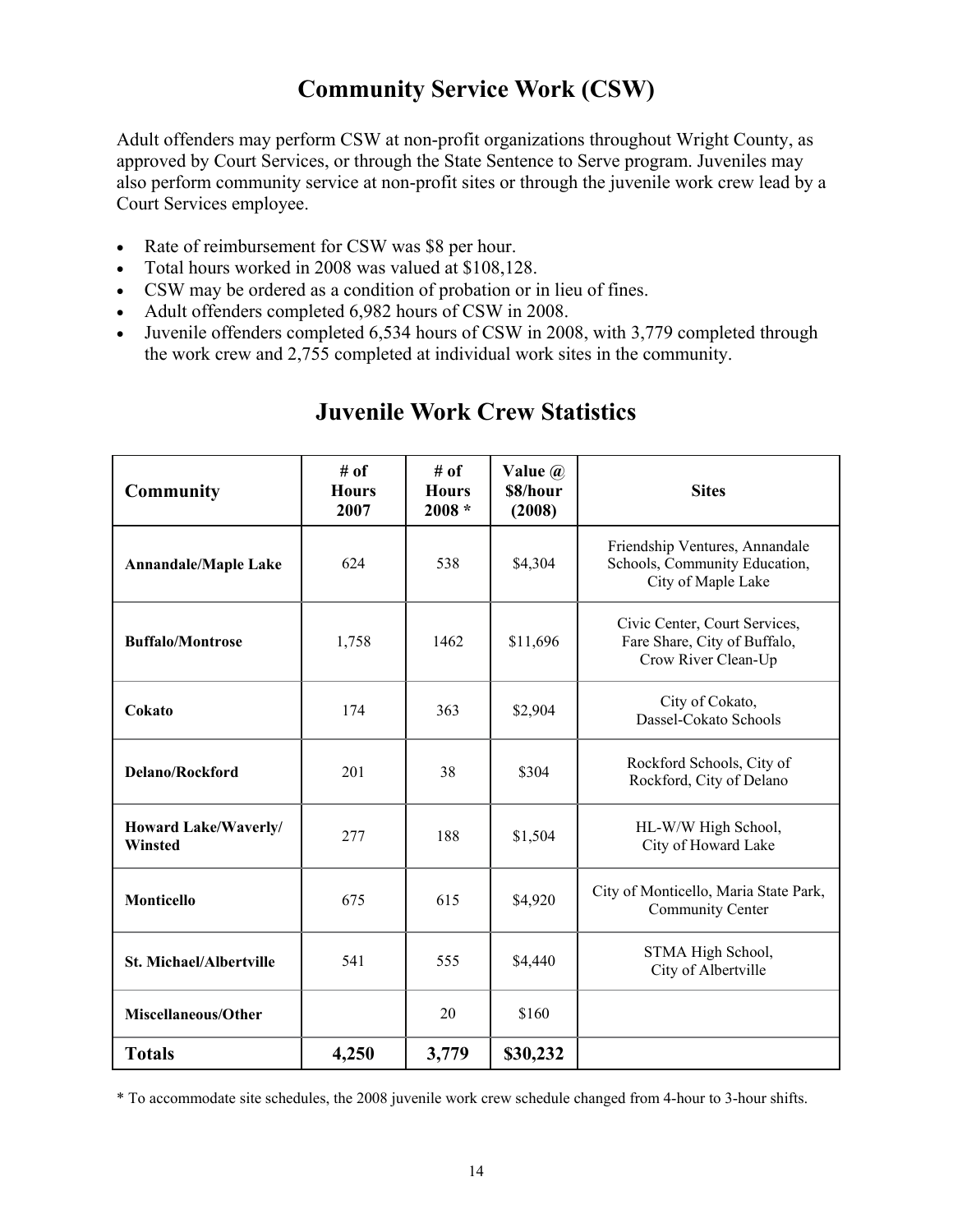## **Adult and Juvenile Group/Administration Probation**

Offenders who are assessed as low-risk are supervised by the Program Unit agents through group and administrative probation.

- 3 agents and 2 case aides supervise the group and administrative caseloads.
- **404 juvenile offenders** (494 juvenile cases) and **2,672 adult offenders** (2,788 adult cases) were supervised by the Program Unit in 2008.
- 660 probation violations were filed.
- 7 technical violations were filed.



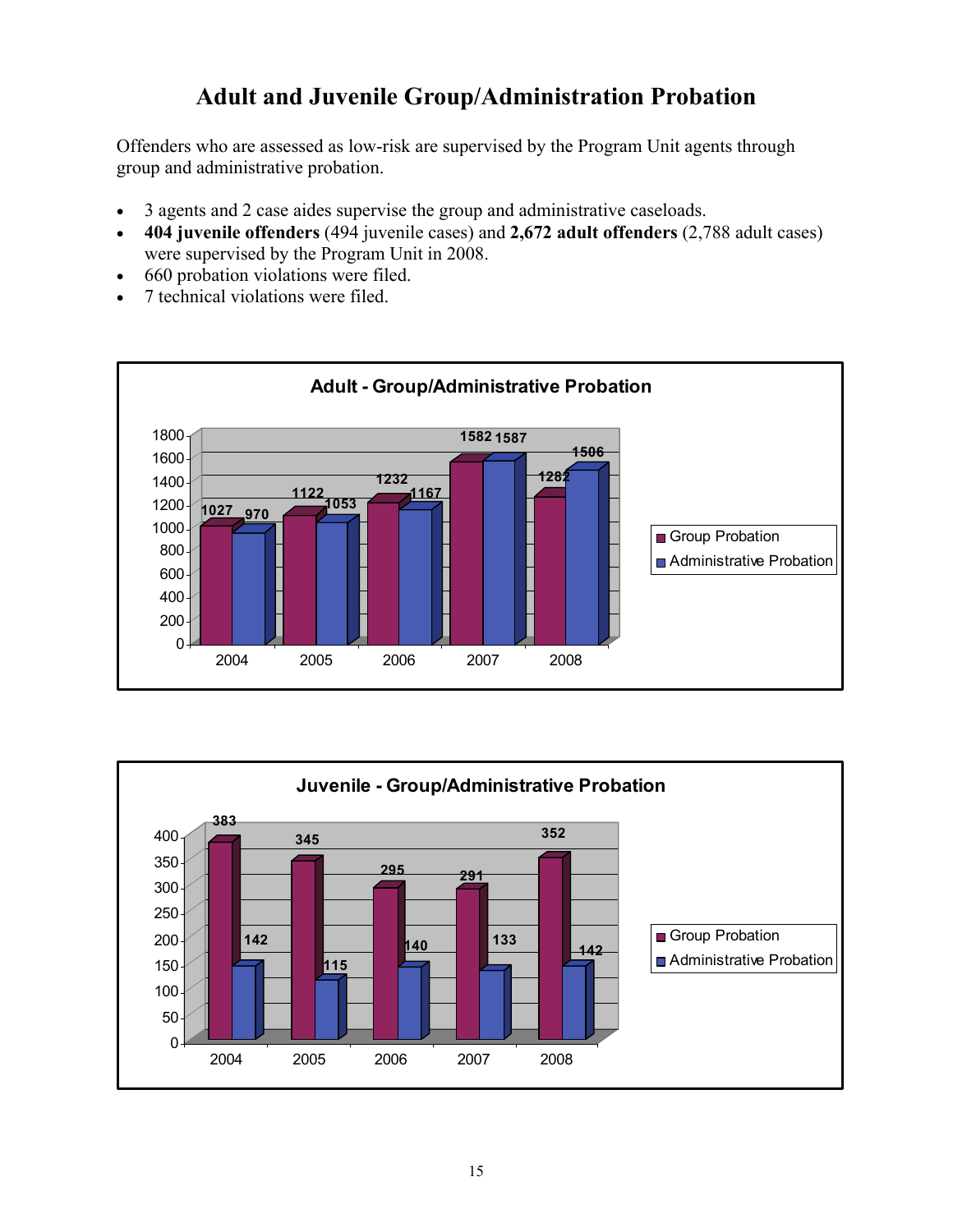## Juvenile Unit

The Juvenile Unit provides supervision for juvenile offenders placed on probation for all levels of delinquent offenses.

| <b>Staff</b>                   | <b>Area of Responsibility</b>                             |
|--------------------------------|-----------------------------------------------------------|
| B. Abe Abrahamson - Supervisor | Delano                                                    |
| <b>Joe Backes</b>              | Annandale, Clearwater, Maple Lake,<br>South Haven, Cokato |
| <b>Carter Diers</b>            | Albertville, Otsego, Rogers, St. Michael                  |
| Nathan Miller                  | Monticello                                                |
| <b>Brian Stoll</b>             | Buffalo, Hanover, Montrose, Rockford                      |
| Neal Huemoeller                | Intensive Aftercare Program (IAP)                         |
| Janelle Webb                   | Buffalo, Hanover, Montrose, Howard Lake                   |

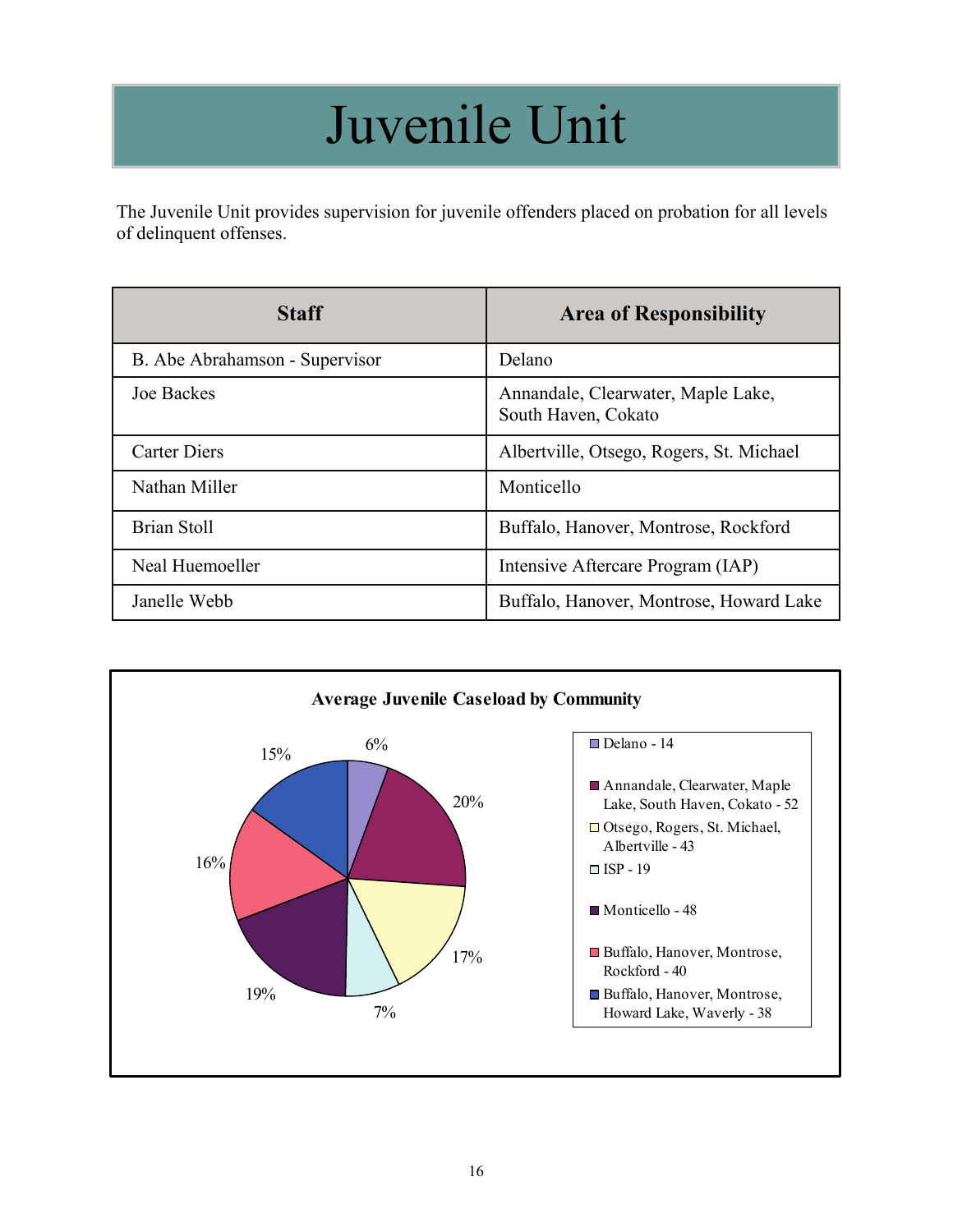## **Offenses Committed in 2008 by Wright County Juveniles**

- Includes all offenses (juvenile petty offenses and delinquencies).
- Miscellaneous offenses include: mistreating animals, runaway, truancy, gambling, forgery, kidnapping, fleeing police, and gang-related offenses.

| <b>Offense</b>                            | <b>Male</b> | <b>Female</b> | Total |
|-------------------------------------------|-------------|---------------|-------|
| Arson                                     | 16          | 2             | 18    |
| Assault                                   | 27          | 9             | 36    |
| Burglary/Robbery                          | 19          | $\mathbf 0$   | 19    |
| <b>Crimes Against Gov./Justice/Family</b> | 14          | 5             | 19    |
| <b>Criminal Sexual Conduct</b>            | 41          |               | 42    |
| Disorderly Conduct/Ordinance              | 145         | 44            | 189   |
| Drugs                                     | 58          | 8             | 66    |
| Homicide                                  | 0           | $\Omega$      | 0     |
| Alcohol-Related (not incl. DWI)           | 94          | 67            | 161   |
| Sex-Related/Obscenity                     | 6           |               |       |
| Curfew                                    | 83          | 33            | 116   |
| Tobacco                                   | 57          | 24            | 81    |
| Traffic (inc. DWI)                        | 16          | 6             | 22    |
| Property Damage/Trespassing               | 87          | 13            | 100   |
| Theft/Stolen Property/Shoplifting         | 180         | 64            | 244   |
| Weapons                                   | 17          | 3             | 20    |
| Miscellaneous                             | 10          |               | 11    |
| <b>TOTAL</b>                              | 870         | 281           | 1151  |

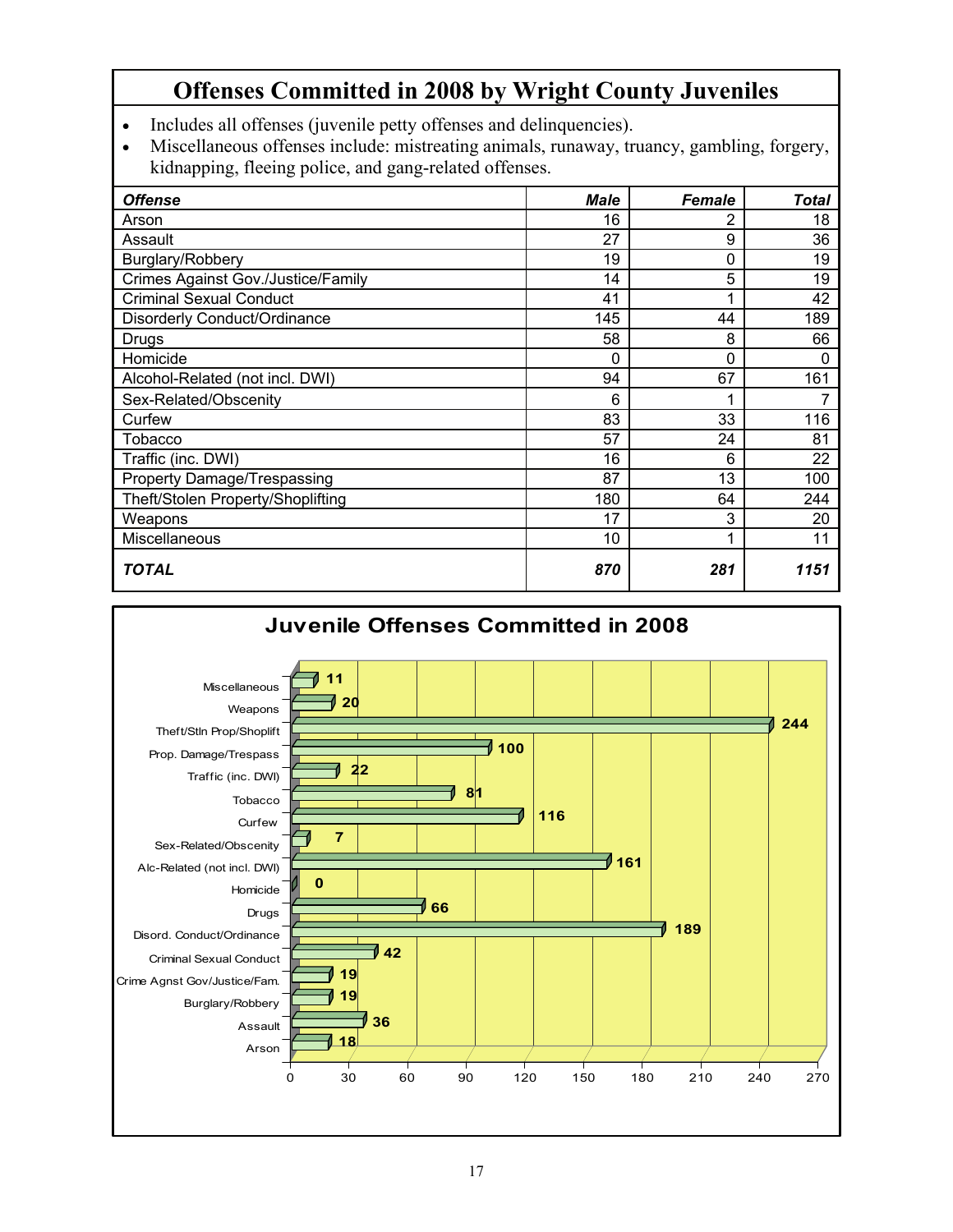## **Juvenile Out-of-Home Placement**

- **134 juveniles** were placed **out-of-home** in 2008.
- **82%** of all juvenile placements were in corrections programs.
- **18%** of the placements were in foster homes or chemical dependency treatment programs.



#### **Placement Costs Budget vs. Expenses**

|         | 2004        | 2005        | 2006        | 2007       | 2008      |
|---------|-------------|-------------|-------------|------------|-----------|
| Budget  | \$1,399,500 | \$1,377,200 | \$1,170,000 | \$ 846,500 | \$903,000 |
| Expense | 1,010,081   | 554,270     | 941,606     | 1,186,423  | 1,353,717 |

- Cost **savings of \$650,103** over the past 5 years.
- 2008 placement costs were elevated due to a higher number of juvenile sex offenders requiring out-of-home placement.

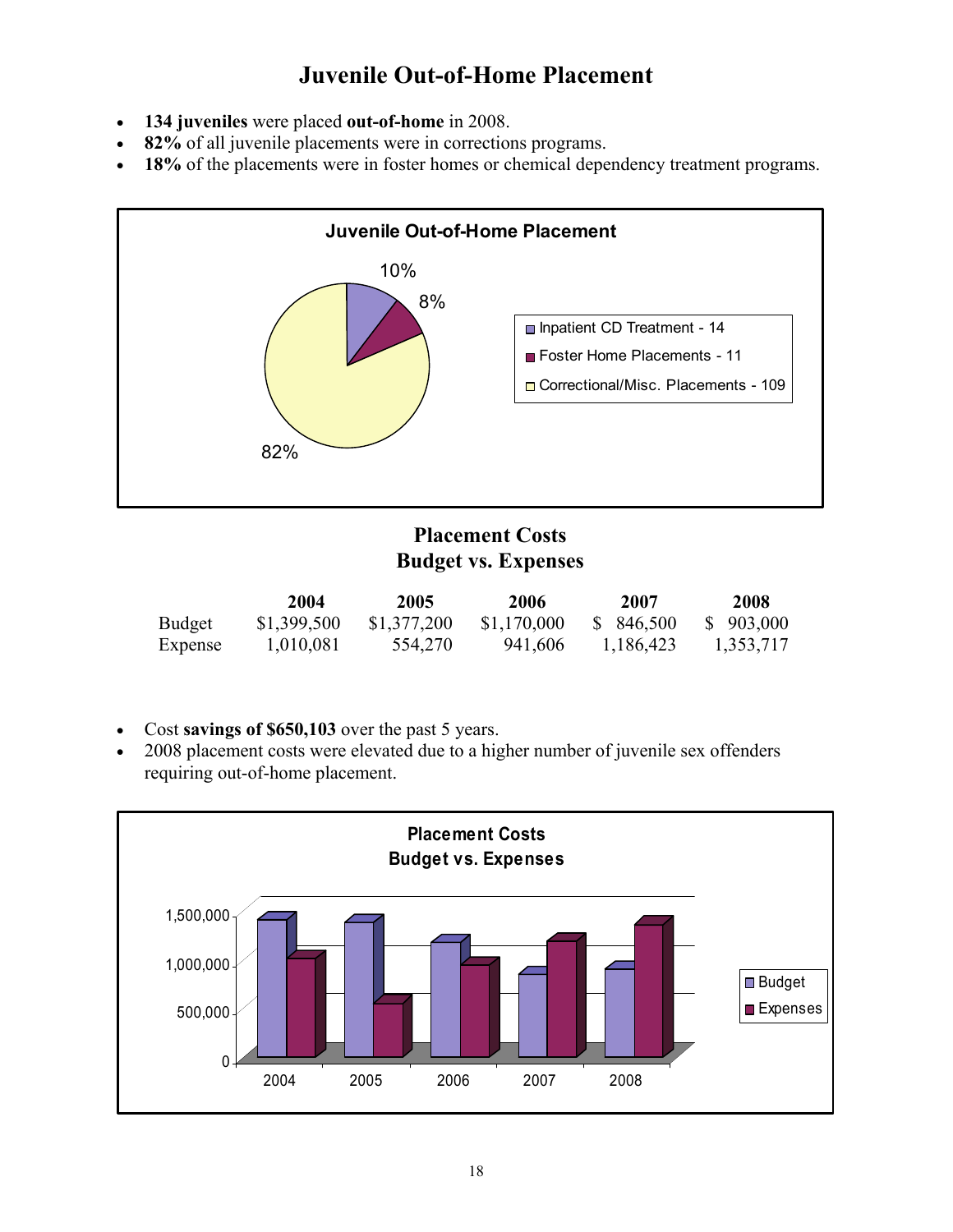## **East Central Regional Juvenile Center (ECRJC)**

Wright County Court Services is part of a ten-county joint powers agreement with ECRJC and owns six beds at the facility. These beds are used for both detention and programming purposes.

- There were 134 placements in out-of-home facilities.
- Of those, 54% of the placements were at ECRJC.
- A majority of these juveniles participated in either the weekend or 10/5 program.
- ECRJC offers detention services, as well as cognitive behavioral programming.



### **Detention**

- Juveniles are placed in detention by either the Court or law enforcement.
- 117 juveniles were placed in detention at ECRJC, and 20 were placed in alternative facilities on detention status.



\* Others include North Homes, Bar None, Hennepin Co. Juvenile Detention Center, MN River Valley, Northwest Juvenile Detention Center, Prairie Lakes, and Red Wing.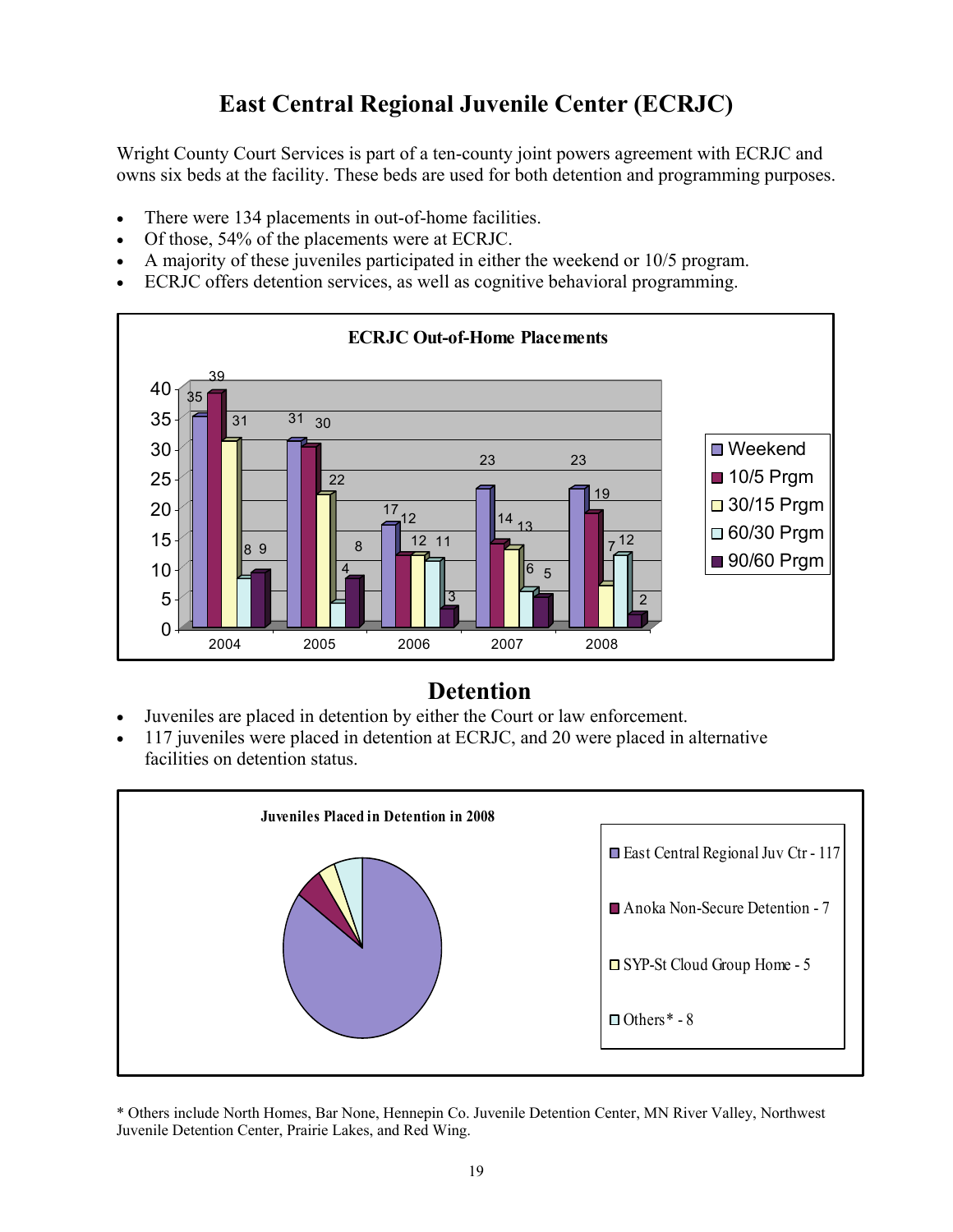## **Mental Health Screening**

- Mental health screenings are mandated for all delinquent juveniles (unless under the care of a mental health practitioner or had a mental health assessment within the past six months).
- Juvenile Unit uses the MAYSI-2, an assessment tool approved by the Department of Human Services.
- 22% of juveniles screened in 2008 were referred for a further mental health assessment.
	- "Eligible" refers to all juveniles appearing in juvenile court for a delinquency or a third juvenile petty offense.
	- "Screened" refers to actual juveniles participating in the screening process.
	- "Referred for further assessment" refers to juveniles requiring further diagnostic assessment.



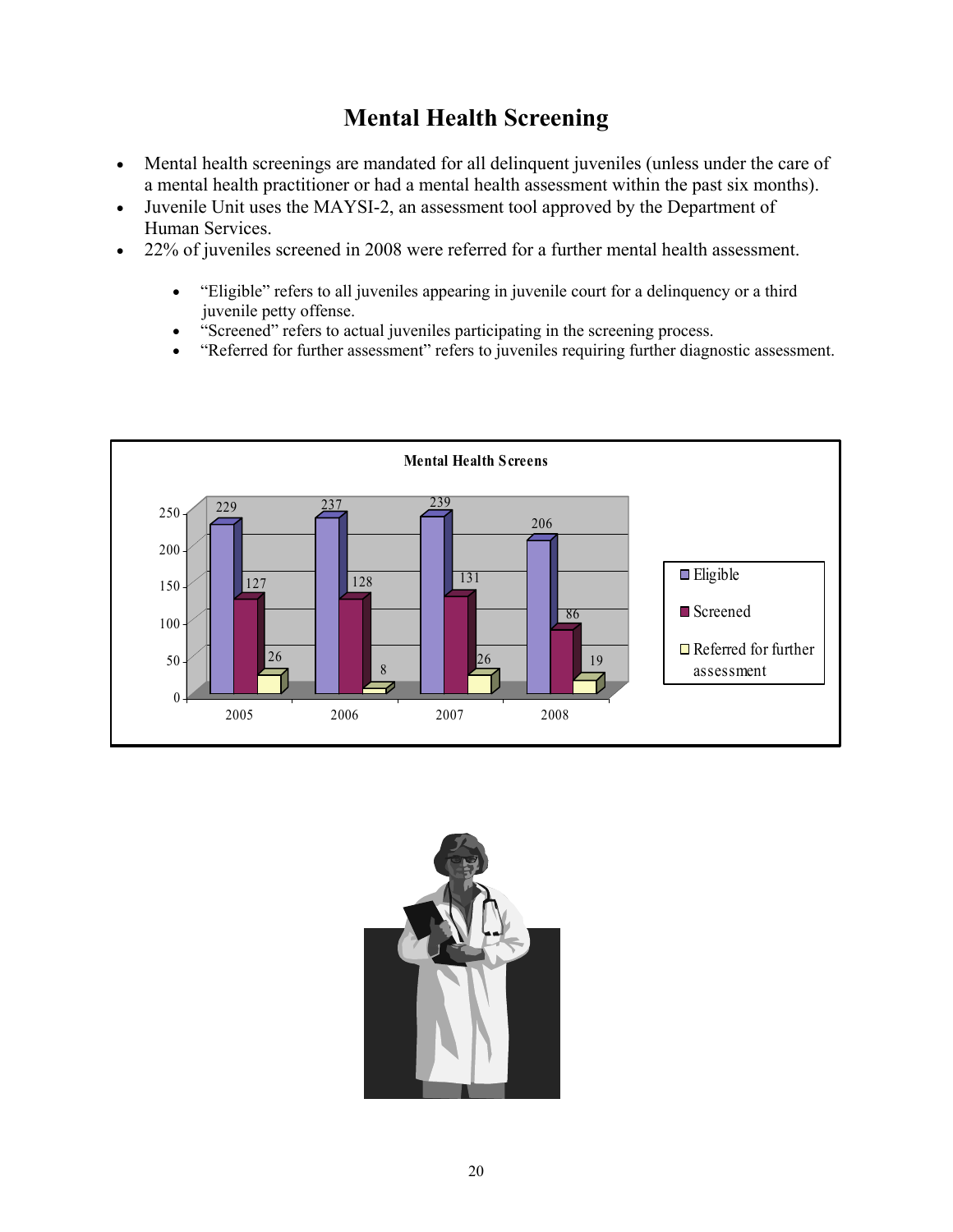## **Juvenile Unit Intensive Aftercare Probation (IAP)**

Started in 2001, the IAP Program was initiated to enhance a probationer's success transitioning from long-term programming to their home, schools, and community. Agent Huemoeller has a small caseload, by design, to provide enhanced supervision.

- The average caseload in 2008 was 16 juveniles, all classified as "high-risk" to re-offend.
- Through electronic home monitoring, random drug screens, non-traditional face-to-face contacts (nights and weekend visits), promotion of probationer's involvement in positive activities, and parental involvement, we have seen a reduction in this population requiring repeated long-term, out-of-home placements.
- Since 2001, Wright County Court Services has observed the following:
	- **80% successfully completed** IAP; no need for long-term, out-of-home placements.
	- **75% of the IAP juveniles did not commit** another Delinquent offense.
- In 2008, Agent Huemoeller:
	- Completed 8 violation reports.
	- Discharged 3 IAP juveniles successfully.



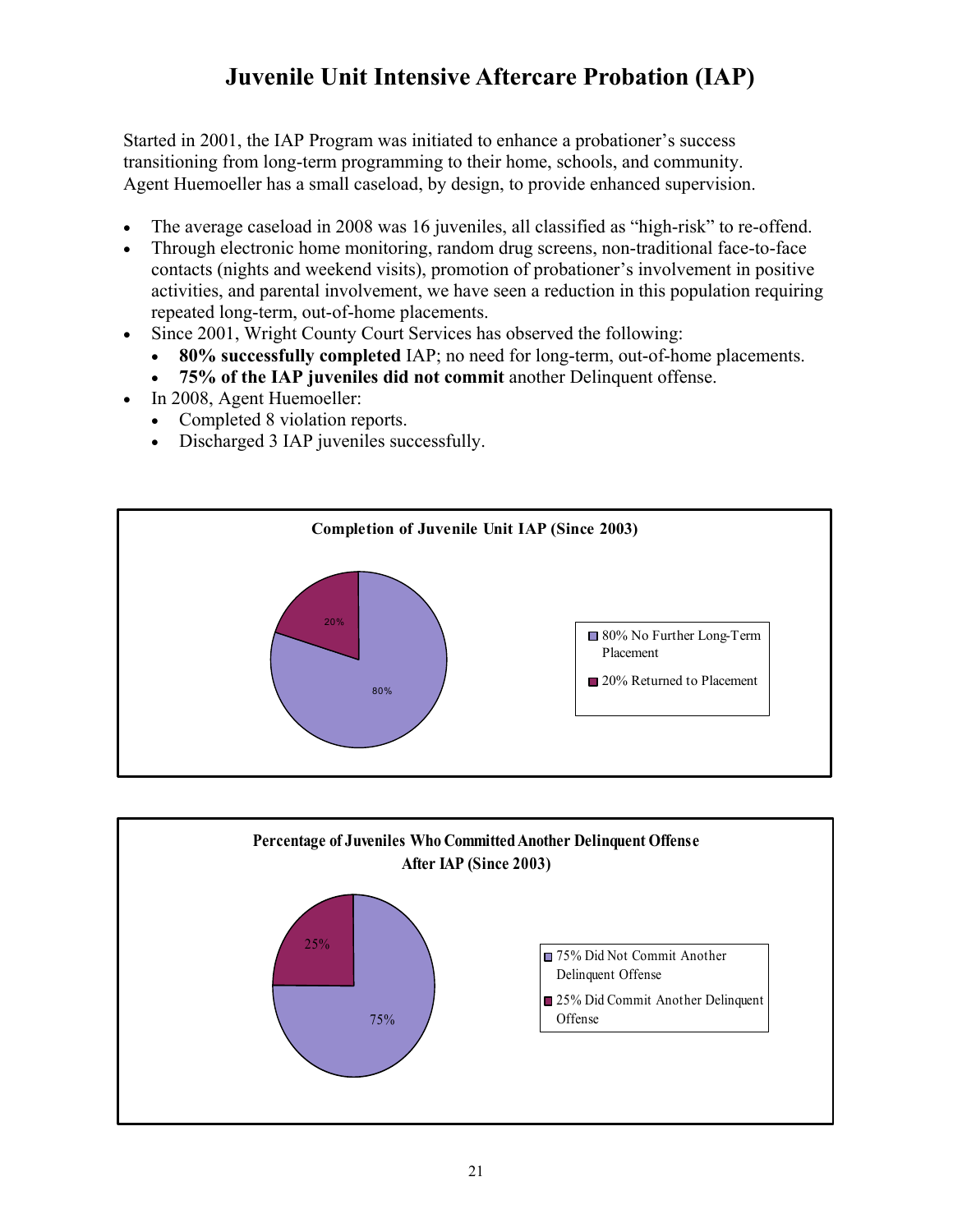## Clerical Unit

| <b>Staff</b>                  | <b>Title/Major Responsibility</b>                                                 |
|-------------------------------|-----------------------------------------------------------------------------------|
| Nancy Tallman - Supervisor    | Administrative Secretary to Mike MacMillan                                        |
| Carol Barnaal                 | Senior Clerk II, Program Unit Secretary/Program and<br>Financial                  |
| <b>Barb Peterson</b>          | Senior Clerk II, Adult Unit Secretary                                             |
| Sandi Kile                    | Senior Clerk II, Program Unit Secretary/Program and<br>Financial                  |
| Sara Peterson/Jessie Moe      | Senior Clerk II, Juvenile Unit Secretary                                          |
| Jessie Moe/Carol-Sandi        | Senior Clerk II, Financial Secretary                                              |
| Jean Tazelaar/Michelle Condon | Senior Clerk II, Juvenile Unit Secretary/Receptionist<br>and Juvenile             |
| Sarah Murphy                  | Senior Clerk II, Receptionist and Adult Unit Secretary/<br><b>Adult Secretary</b> |

The Clerical Unit provides clerical support to the Director and the three probation units. Clerical staff are also responsible for the administrative functions of the department and assistance of Units.

## **2008 Clerical Unit Highlights**

- Entered 1918 new\* probationers into the Court Services Tracking System (CSTS).
- Compiled and submitted eight quarterly reports and three annual reports in an effort to maintain/obtain state grant money for the department.
- Forty random moment checks were done in connection with the Wright County Local Collaborative which provided grant funds to the county and department.
- Wright County Court Services' CSTS Regional Discussion Group meetings started in 2007 for the  $10<sup>th</sup>$  Judicial District and was expanded to include other interested counties in 2008.
- Facilitated the collection, recording, and distribution of \$493,936 in probation, program, and detention fees.
- Nine offenders' checks bounced in 2008. Five subsequently paid in full. Revenue recapture was filed on the four outstanding checks.
- Received eight expungement requests. Three cases were sealed/expunged, two were denied by judge, and six did not pertain to us.
- Investigated 12 bankruptcy cases regarding potential debt owed Court Services. Two owed money to Court Services. Our financial records were adjusted accordingly.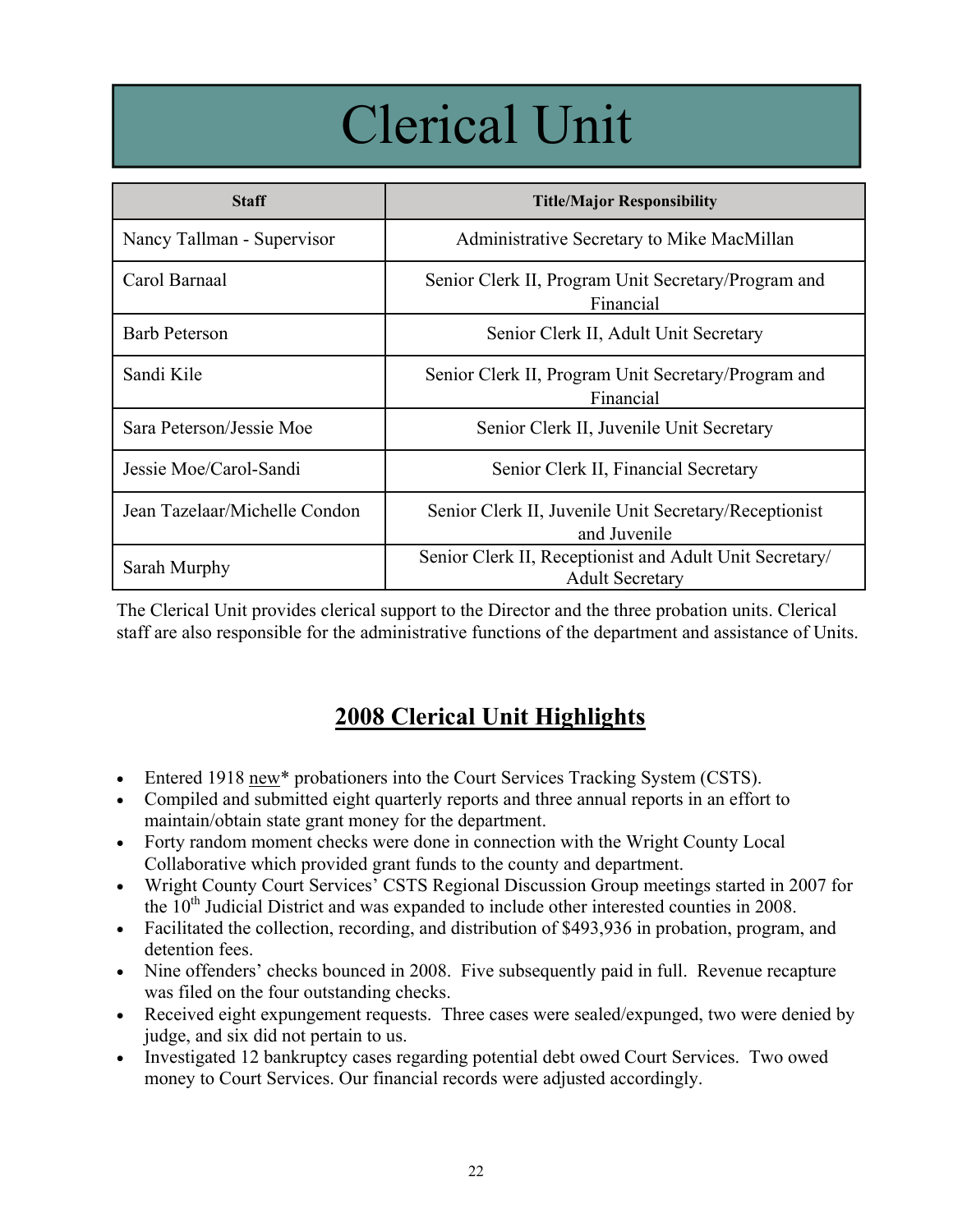#### **Clerical Unit Highlights - Continued**

- Performed 287 Human Service record checks (foster home, day care, etc).
- Four new versions of CSTS were installed during the year  $(2.0.0.1; 2.0.2.1; 2.0.2.2;$ 2.0.3.0)
- The ICOTS system was implemented for interstate (state-to-state) transfer of cases.
- The unit became more familiar with and expanded the use of Ad Hoc reports in CSTS.
- We expanded the use of wireless, broadband cards, and Citrix within the department.
- The department acquired 10 new laptops and 2 all-in-one computers to replace outdated equipment, upgraded 7 phones, upgraded the fax machine, and purchased a Defibrillator for the fourth floor.
- Continued work on design of Electronic Home Monitoring Access database.
- Accomplished administrative changes for three terminating employees, three new hires, four shifts in employee offices/duties, and two shifts in office only. We also had three interns over the course of the year.
- Assisted Sherburne County with their CSTS program process and codes.
- Purchased a large shredder for use by our juvenile crew.
- Ordered and set up a new filing system in basement cage area.
- Filed 687 Revenue Recapture claims.

\*New—means they were not on the system in 2007; some adult cases may have been on previously as a juvenile.

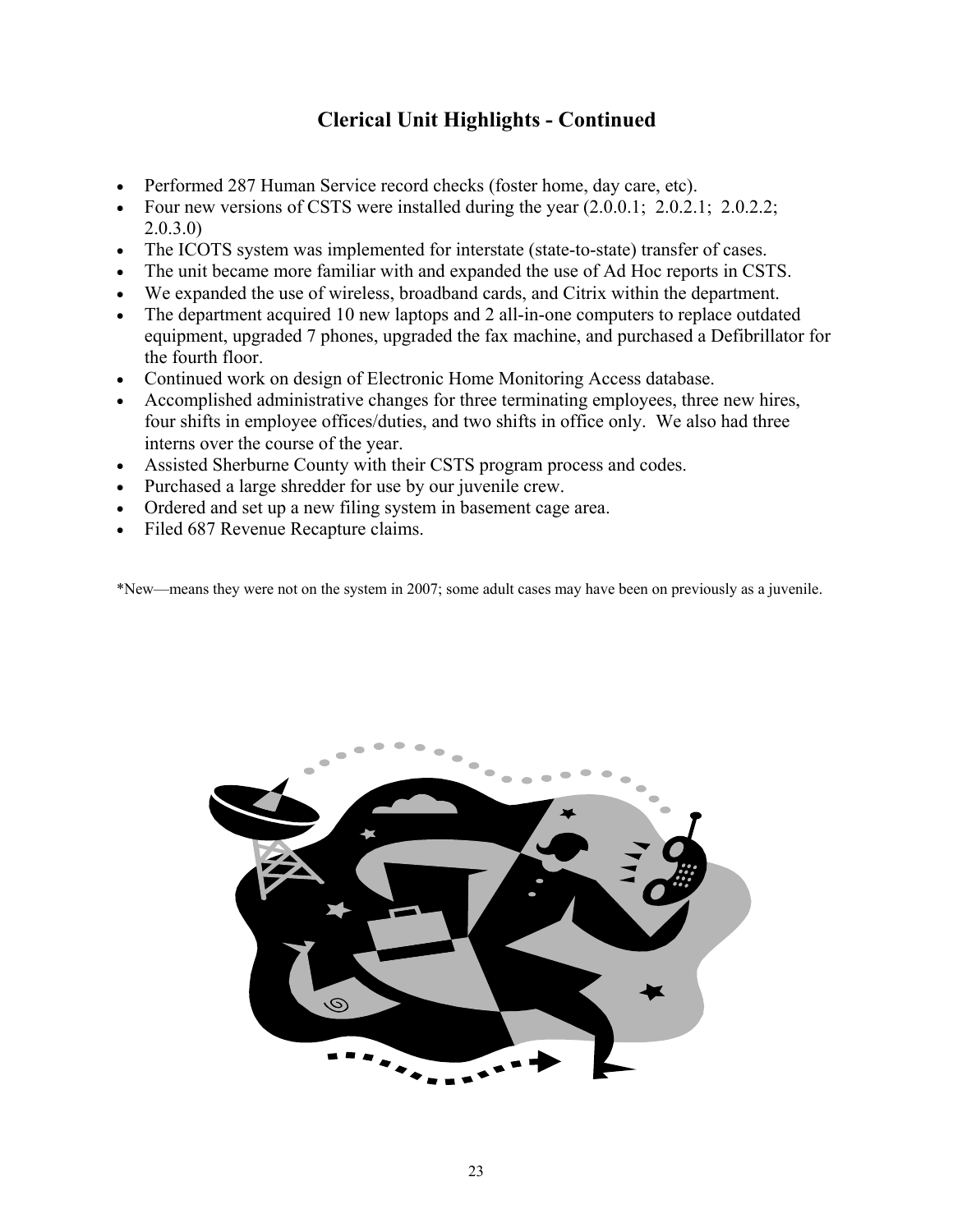## **Changes in Probation Responsibilities From 1980 to Today**

According to a report compiled by the Minnesota Department of Corrections, probation agency responsibilities have increased 71% from 1980 to today.

- As noted in the report, services and responsibilities provided by probation departments in **1980** amounted to **28;** in **1990** amounted to **51**; and currently, probation departments provide approximately **71** services to the community and Court.
- Many of the changes were mandated by legislative action.
- Probation responsibilities initially focused on supervision of offenders, such as: pre-sentence investigation reports, pre-dispositional reports, probation violations, restitution services, and Court appearances. Some of the more recent additions are listed below:
	- Mandated alcohol monitoring as conditions of release.
	- Mandated to complete chemical assessments to determine if alcohol was a contributing factor in the offense.
	- Mandated to complete a domestic abuse assessment on all domestic abuse cases.
	- Felony DWI offense increased probation to six years.
	- Mandated sex offender registration.
	- Extended Juvenile Jurisdiction offender category added.
	- DNA testing on all Felons or certain cases that originated as a Felony and are then reduced to a lesser offense.
	- Collection of probation fees.
	- Provide cognitive skills groups.
	- Notify State DHS of convictions for a wide range of offenses by persons working in State DHS licensed facilities.
	- Formal risk/needs assessments.
	- Bail evaluations.

## **2008 Highlights**

- All staff completed the LSI-R or YLS assessment tool training.
- Developed policy and procedures for implementation of LSI-R and YLS risk needs assessments for both juveniles and adults, to begin using in 2009.
- Continued community involvement by agents and other staff through coaching and mentoring of youth.
- Provided Restorative Justice services to communities and schools.
- Organized and promoted Safe Schools programs in every school district.
- Provided professional development through continued education and training.
- Staff were actively involved in a variety of corrections-related professional organizations.
- Provided education and informational services to the schools and communities.
- Coordinated a Sex Offender Task Force to investigate the number of juvenile sex offenders.
- Enhanced Thinking for a Change, Cognitive Behavioral Program.
- Established a committee to review procedures and technology to reduce paper.
- Assisted with management of Sherburne County Court Services while their Director position was vacant.